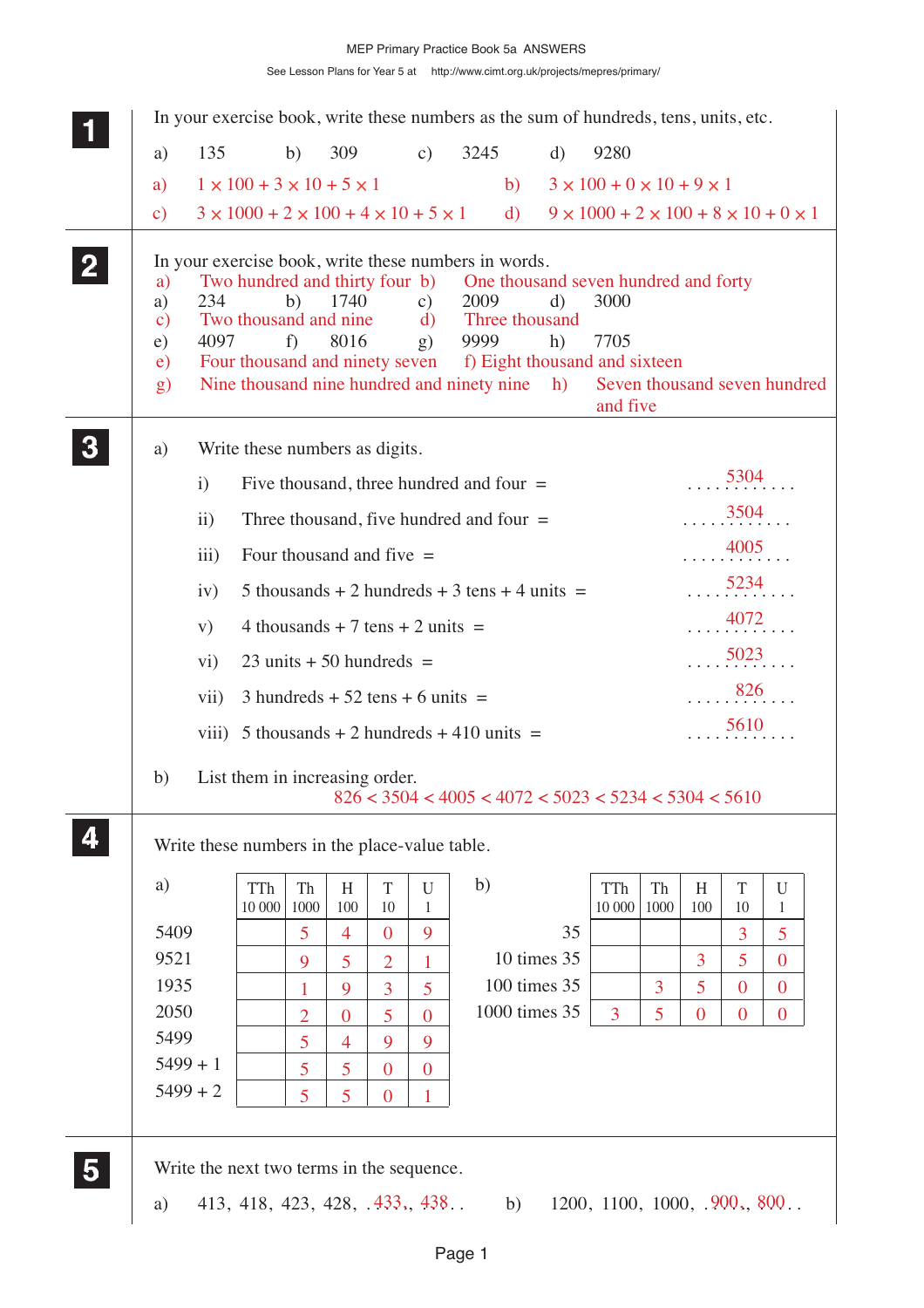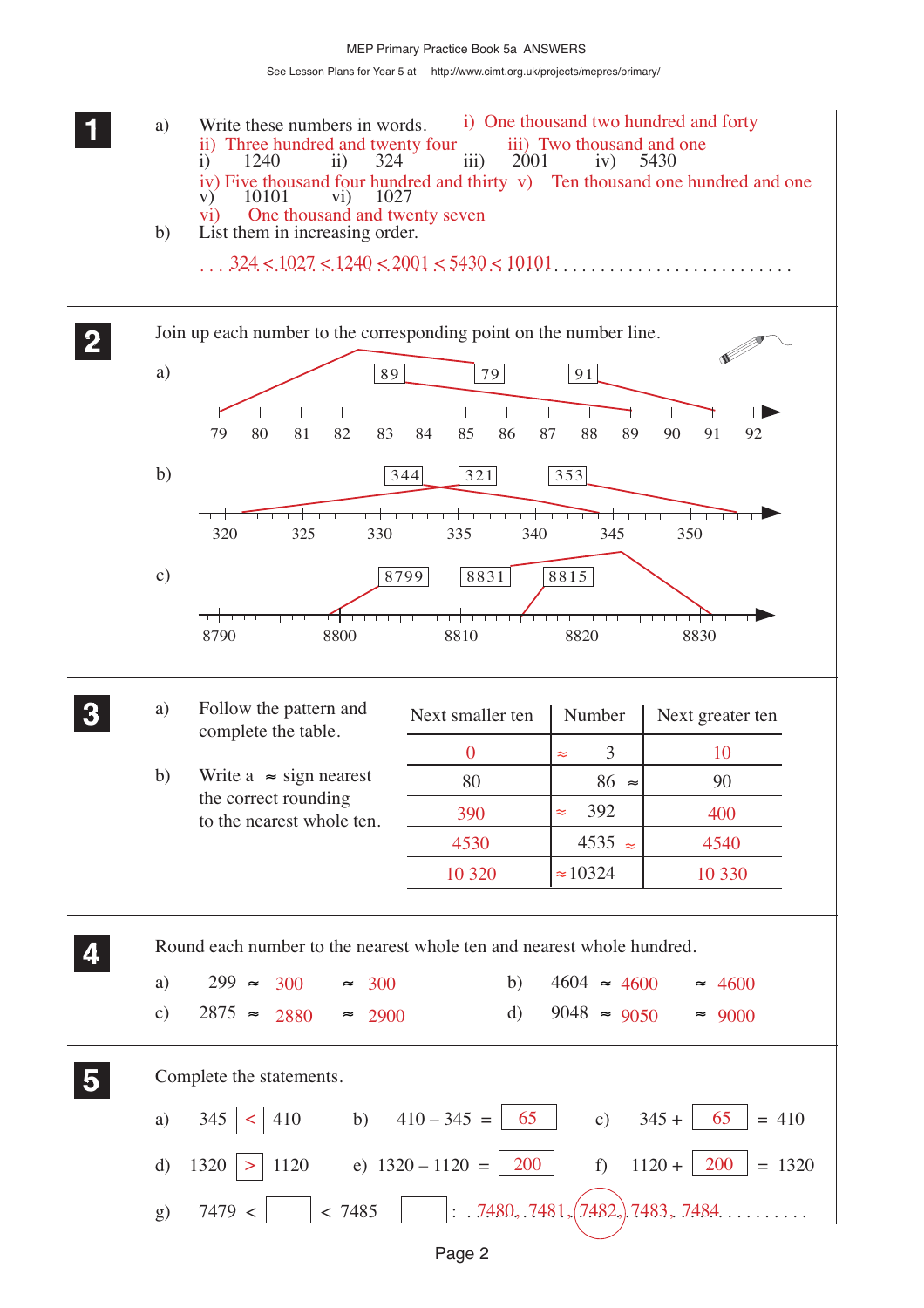|          |               | Fill in the missing numbers.           |                                                    |                   |                          |                            |                                  |                                                                            |                   |                                                          |                  |                      |                         |                            |  |
|----------|---------------|----------------------------------------|----------------------------------------------------|-------------------|--------------------------|----------------------------|----------------------------------|----------------------------------------------------------------------------|-------------------|----------------------------------------------------------|------------------|----------------------|-------------------------|----------------------------|--|
|          | a)            | 23                                     |                                                    | $\times 10 = 230$ |                          | b) 75 $\times$             |                                  | 100                                                                        | $= 7500$          |                                                          | c) $27 \times$   |                      | 1000                    | $= 27000$                  |  |
|          |               | $120 \times$                           | 10                                                 | $= 1200$          |                          |                            | 22                               | $\times$ 100 = 2200                                                        |                   |                                                          | 75               |                      |                         | $\times$ 100 = 7500        |  |
|          |               | $445 \times 10 =$                      |                                                    | 4450              |                          |                            |                                  | $120 \times 100 =$                                                         | 12 000            |                                                          |                  | $85 \times 100 =$    |                         | 8500                       |  |
| $\bf{2}$ |               | Fill in the missing numbers and signs. |                                                    |                   |                          |                            |                                  |                                                                            |                   |                                                          |                  |                      |                         |                            |  |
|          | a)            | $840 \div$                             | <b>10</b>                                          | $= 84$            |                          |                            |                                  | b) $7200 \div 100$                                                         | $= 72$            |                                                          |                  | c) $9600 \div 100 =$ |                         | 96                         |  |
|          | $\mathbf{d}$  |                                        |                                                    |                   |                          |                            |                                  | $ 10\ 000  \div 100 = 100$ e) $1720 \div 10 = 172$                         |                   |                                                          | f) 850   $x$     |                      |                         | $10 = 8500$                |  |
|          |               |                                        |                                                    |                   |                          |                            |                                  |                                                                            |                   |                                                          |                  |                      |                         |                            |  |
|          | g)            | $8500 \div 100$                        |                                                    |                   | $= 85$                   | h)                         | 34                               | $\times$ 1000 = 34 000                                                     |                   |                                                          |                  |                      |                         |                            |  |
|          |               |                                        |                                                    |                   |                          |                            |                                  | Write multiplications and divisions about the tables.                      |                   |                                                          |                  |                      |                         |                            |  |
|          |               |                                        |                                                    |                   |                          |                            |                                  |                                                                            |                   |                                                          |                  |                      |                         |                            |  |
|          | a)            | H Th                                   | T Th                                               | Th                | H                        | $\mathbf T$<br>5           | $\mathbf{U}$<br>3                | b)                                                                         | H Th<br>8         | T Th<br>$\mathbf{0}$                                     | Th<br>7          | H<br>$\Omega$        | $\mathbf T$<br>$\Omega$ | U<br>$\mathbf{0}$          |  |
|          |               |                                        |                                                    |                   | 5                        | 3                          | $\boldsymbol{0}$                 |                                                                            |                   | 8                                                        | $\boldsymbol{0}$ | 7                    | $\overline{0}$          | $\mathbf{0}$               |  |
|          |               |                                        |                                                    | 5                 | 3                        | $\mathbf{0}$               | $\mathbf{0}$                     |                                                                            |                   |                                                          | 8                | $\mathbf{0}$         | 7                       | $\overline{0}$             |  |
|          |               | 5                                      | 5<br>3                                             | 3<br>$\Omega$     | $\mathbf{0}$<br>$\Omega$ | $\overline{0}$<br>$\Omega$ | $\boldsymbol{0}$<br>$\mathbf{0}$ |                                                                            |                   |                                                          |                  | 8                    | $\mathbf{0}$            | 7                          |  |
|          |               |                                        |                                                    |                   |                          |                            |                                  |                                                                            |                   |                                                          |                  |                      |                         |                            |  |
|          |               |                                        | $53 \times 10 = 530$                               |                   |                          |                            |                                  |                                                                            |                   | $807\,000 \div 10 = 80\,700$<br>$80\ 700 \div 100 = 807$ |                  |                      |                         |                            |  |
|          |               |                                        | $53 \times 100 = 5300$<br>$53 \times 1000 = 53000$ |                   |                          |                            |                                  |                                                                            |                   |                                                          |                  |                      |                         | $807\,000 \div 1000 = 807$ |  |
|          |               |                                        |                                                    |                   |                          |                            |                                  |                                                                            |                   |                                                          |                  |                      |                         | $80\ 700 \div 10 = 8070$   |  |
|          |               |                                        |                                                    |                   |                          | 530 x 10 = 5300            |                                  |                                                                            |                   | $8070 \div 10 = 807$                                     |                  |                      |                         |                            |  |
|          |               |                                        |                                                    | etc.              |                          | 5300 $\times$ 10 = 53 000  |                                  |                                                                            |                   |                                                          |                  |                      |                         |                            |  |
|          |               |                                        |                                                    |                   |                          |                            |                                  |                                                                            |                   |                                                          |                  |                      |                         |                            |  |
|          |               | You have these number cards.           |                                                    |                   |                          |                            | 2                                | $\vert 3 \vert$                                                            | $ 4 $ $ 0 $ $ 0 $ | 0                                                        |                  |                      |                         |                            |  |
|          |               |                                        |                                                    |                   |                          |                            |                                  | Use them to make, where possible, two different 6-digit numbers which are: |                   |                                                          |                  |                      |                         |                            |  |
|          | e.g.<br>a)    | divisible by 10:                       |                                                    |                   |                          |                            |                                  | $.300\,240\ldots$ $.200\,430\ldots$                                        |                   |                                                          |                  |                      |                         |                            |  |
|          | b)            | divisible by 10, but not by 100:       |                                                    |                   |                          |                            |                                  |                                                                            |                   |                                                          |                  |                      |                         |                            |  |
|          | $\mathbf{c})$ | divisible by 100, but not by 10:       |                                                    |                   |                          |                            |                                  | $\ldots$ not possible $\ldots$ $\ldots$ $\ldots$ $\ldots$                  |                   |                                                          |                  |                      |                         |                            |  |
|          | d)            | not divisible by 10:                   |                                                    |                   |                          |                            |                                  |                                                                            |                   |                                                          |                  |                      |                         |                            |  |
|          |               |                                        |                                                    |                   |                          |                            |                                  |                                                                            |                   |                                                          |                  |                      |                         |                            |  |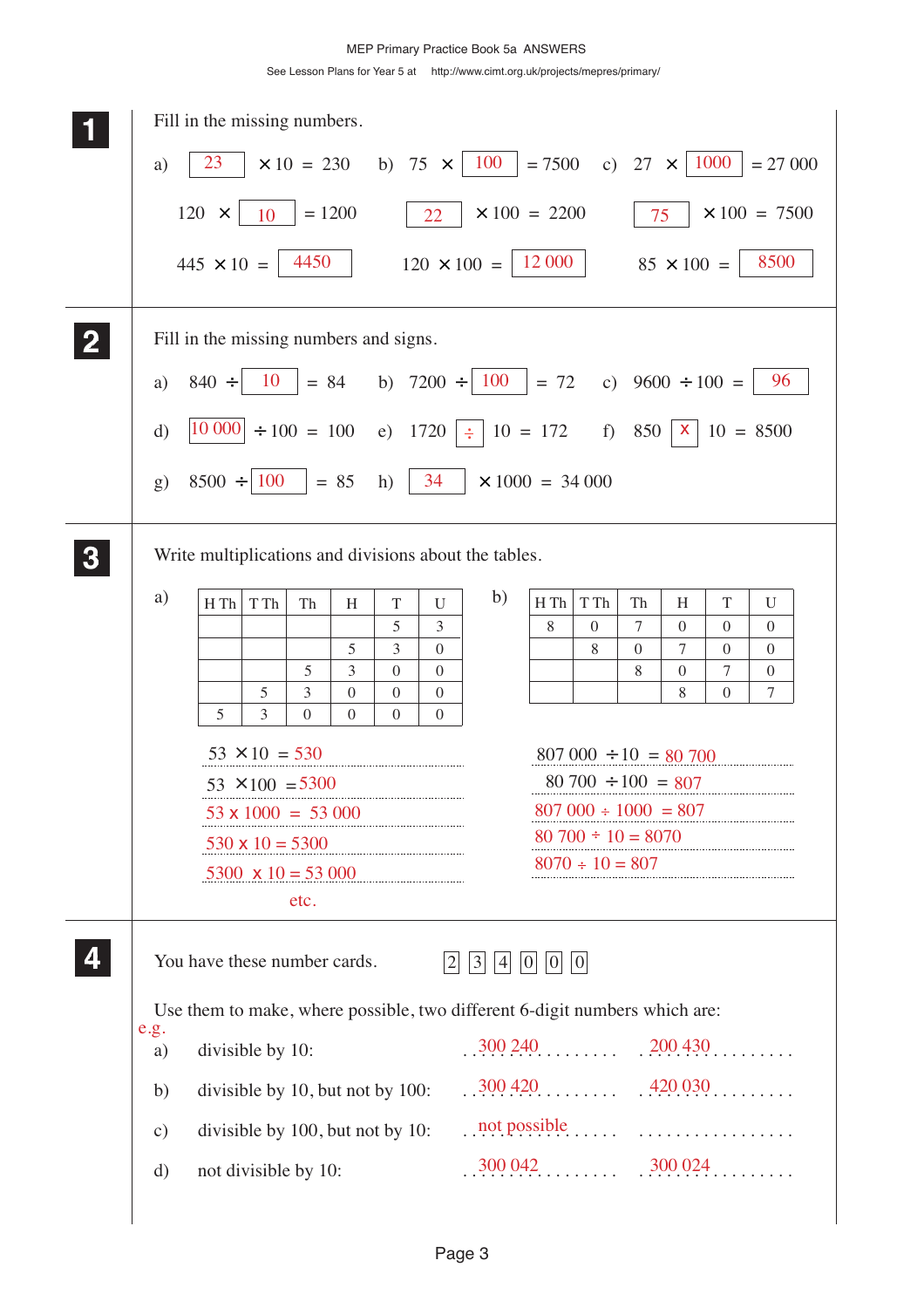Page 4 **1 11 11 4 44 44 3 33 33** Write the units of measure that you know in the correct place in the table. a) Write a label for each set. b) Add a quantity of your own to each set. Convert the quantities. a)  $3 \text{ km} = |3000 \text{ m} \text{ m}$  b)  $12 \text{ km} = |12000 \text{ m} \text{ m}$ c) 5 and a half km =  $\frac{5500}{\text{m}}$  m d) 17 m 80 cm =  $\frac{1780}{\text{cm}}$  cm e) 3 half metres =  $\begin{vmatrix} 150 \\ -150 \end{vmatrix}$  cm f) 3 quarters of a metre =  $\begin{vmatrix} 75 \\ -75 \end{vmatrix}$  cm g)  $5 \text{ m} = | 5000 | \text{ mm}$  h)  $32 \text{ m} 4 \text{ cm} = | 32040 | \text{ mm}$ i) 2 fifths of a metre =  $\begin{vmatrix} 400 \\ 100 \end{vmatrix}$  mm i) 3000 ml =  $\begin{vmatrix} 3 \\ 3 \\ 11 \end{vmatrix}$  litres k)  $2500 \text{ ml} = | 2.5 | \text{litres}$  l)  $2500 \text{ cl} = | 25 | \text{litres}$ m)  $10\ 000\ g = \begin{vmatrix} 10 \\ kg \end{vmatrix}$  kg n)  $3500\ g = \begin{vmatrix} 3.5 \\ kg \end{vmatrix}$  kg Fill in the missing items. a)  $\begin{array}{|c|c|c|c|c|} \hline 4 & \text{litres} = 4000 \text{ ml} = |400 | \text{ cl} & \text{b}) & 31 \text{ kg} = |31 000 | \text{ g} \hline \end{array}$ c)  $70 \text{ m} = 7000 \text{ cm} = 70000 \text{ cm} = 70000 \text{ mm}$ e) 3 000 000 g = 3000 | kg | = 3 tonnes f)  $5000 \text{ ml } \neq$   $\mid \text{ m } \neq$   $\mid \text{ g }$  (!) Number of times, or the fraction of, the basic unit *Units of length Units of mass Units of capacity*  $1000$  100 10 1 metre (m) gram  $(g)$ litre  $\binom{1}{\ell}$ 1  $\overline{10}$ 1 1000 1  $\overline{100}$ **2 22 22 Quantities** 420 litres  $\left[10 \text{ cl}^3 \text{ pints} \right] \left[3 \text{ cm} \right] \text{ 3 cm}$  15 miles  $\left[2 \text{ lb} \right] \left[21 \text{ cm} \right]$  1 tonne 8 ml 650 ml 7 km 21 m 157 mm e.g.  $\begin{array}{|c|c|c|c|c|c|} \hline \end{array}$  10 cl<sup>-3 pms</sup>  $\begin{array}{|c|c|c|c|c|c|} \hline \end{array}$  3 cm 15 miles  $\begin{array}{|c|c|c|c|c|c|c|c|} \hline \end{array}$  1 tonne 7 kg 1500 g km cm mm kg cl ml capacity  $\vert \cdot \vert$  length  $\vert \cdot \vert$  mass 17 m 80 cm =  $\vert$  $3000$  ml =  $2500 \text{ cl } =$ 3500 g =  $|$  $|1300|$  cm = 13 m = 13 000  $|mm|$ not possible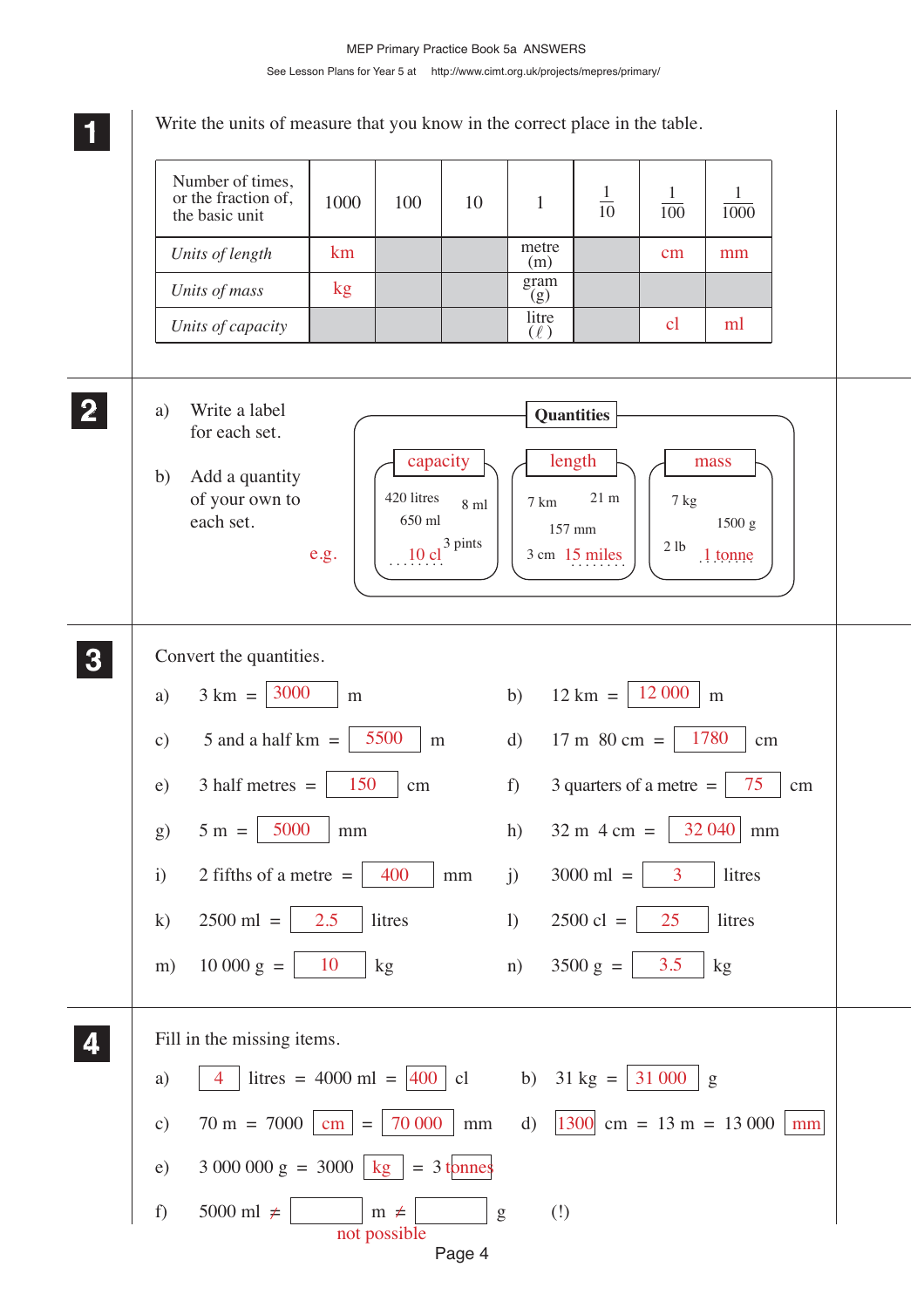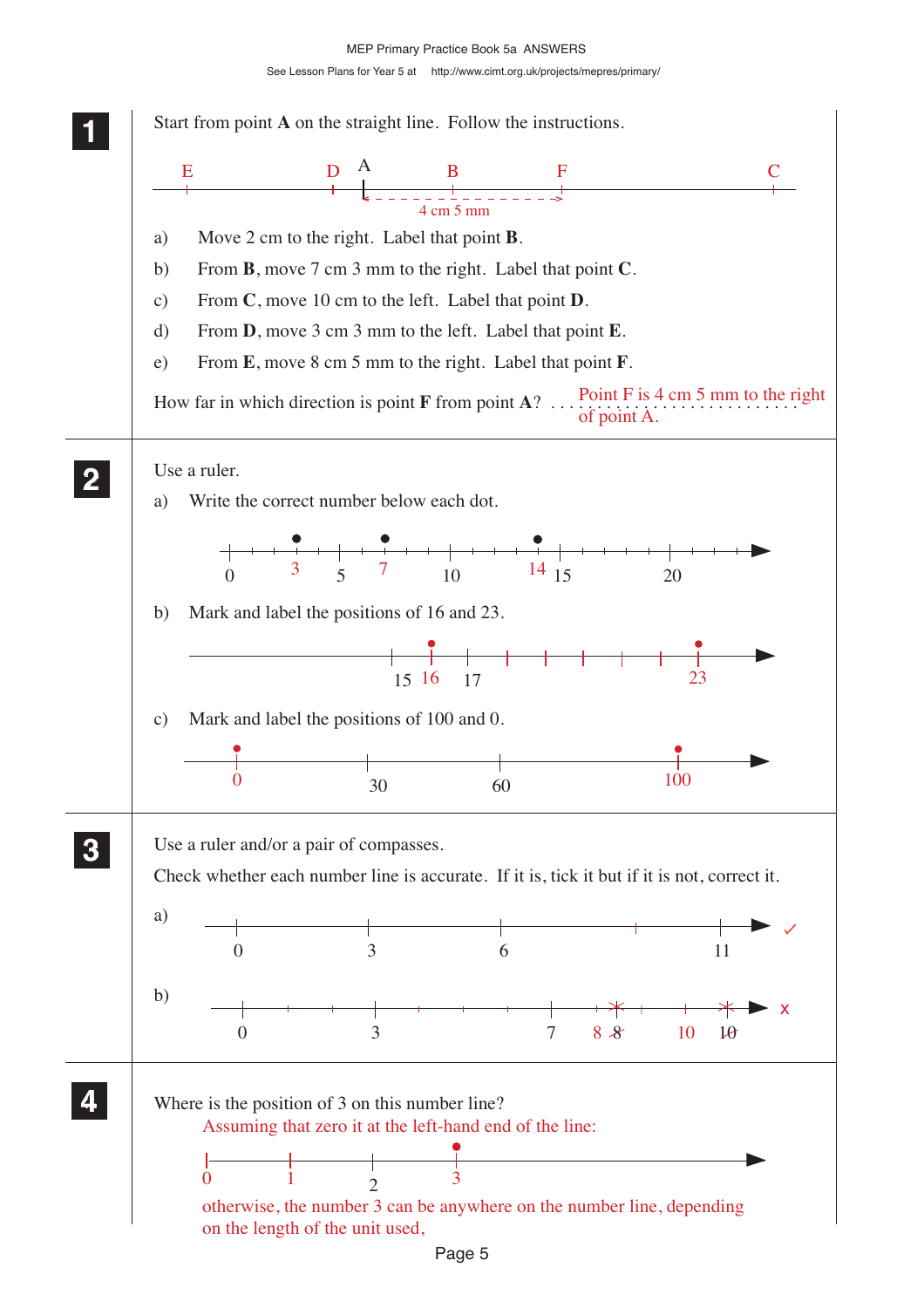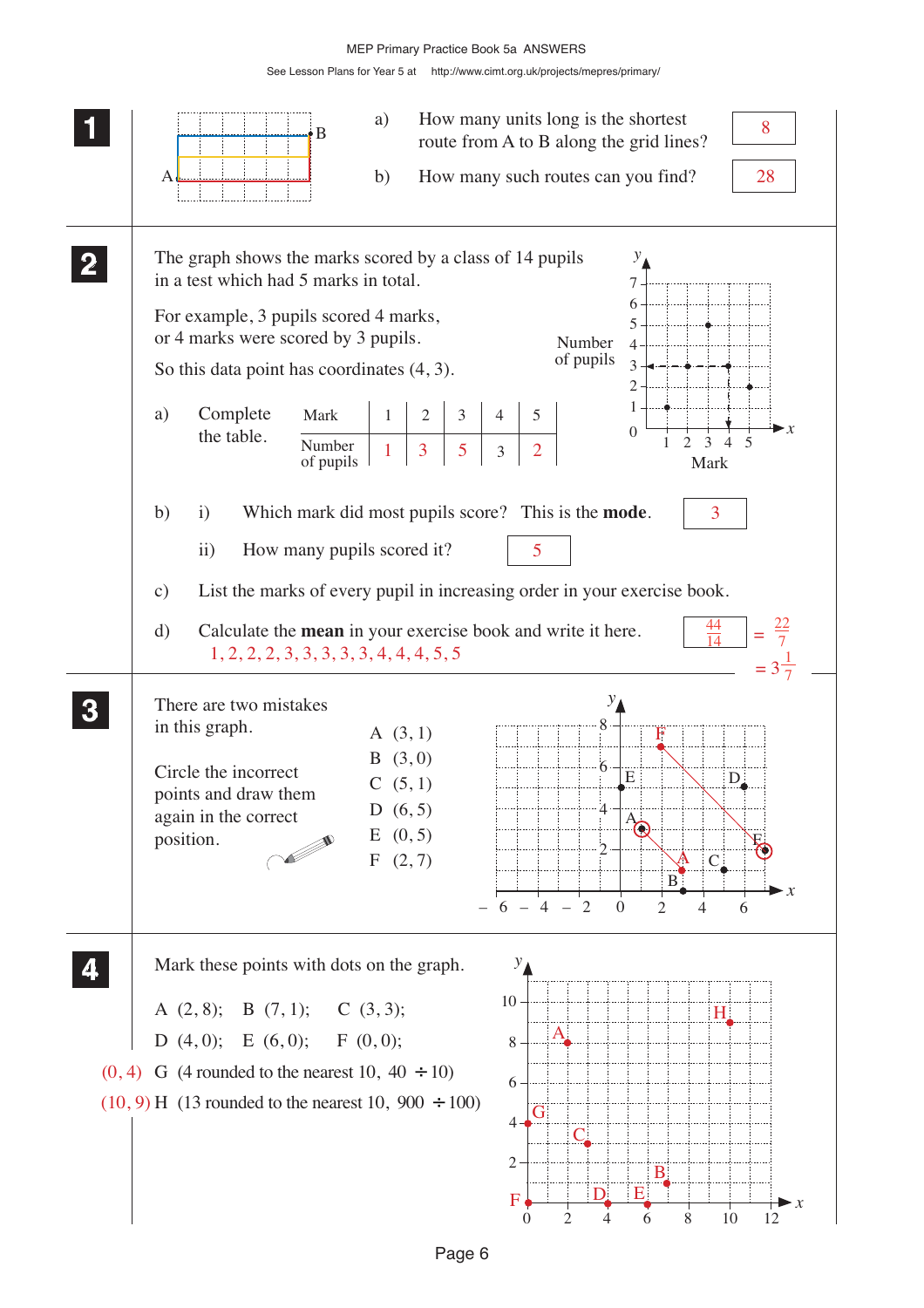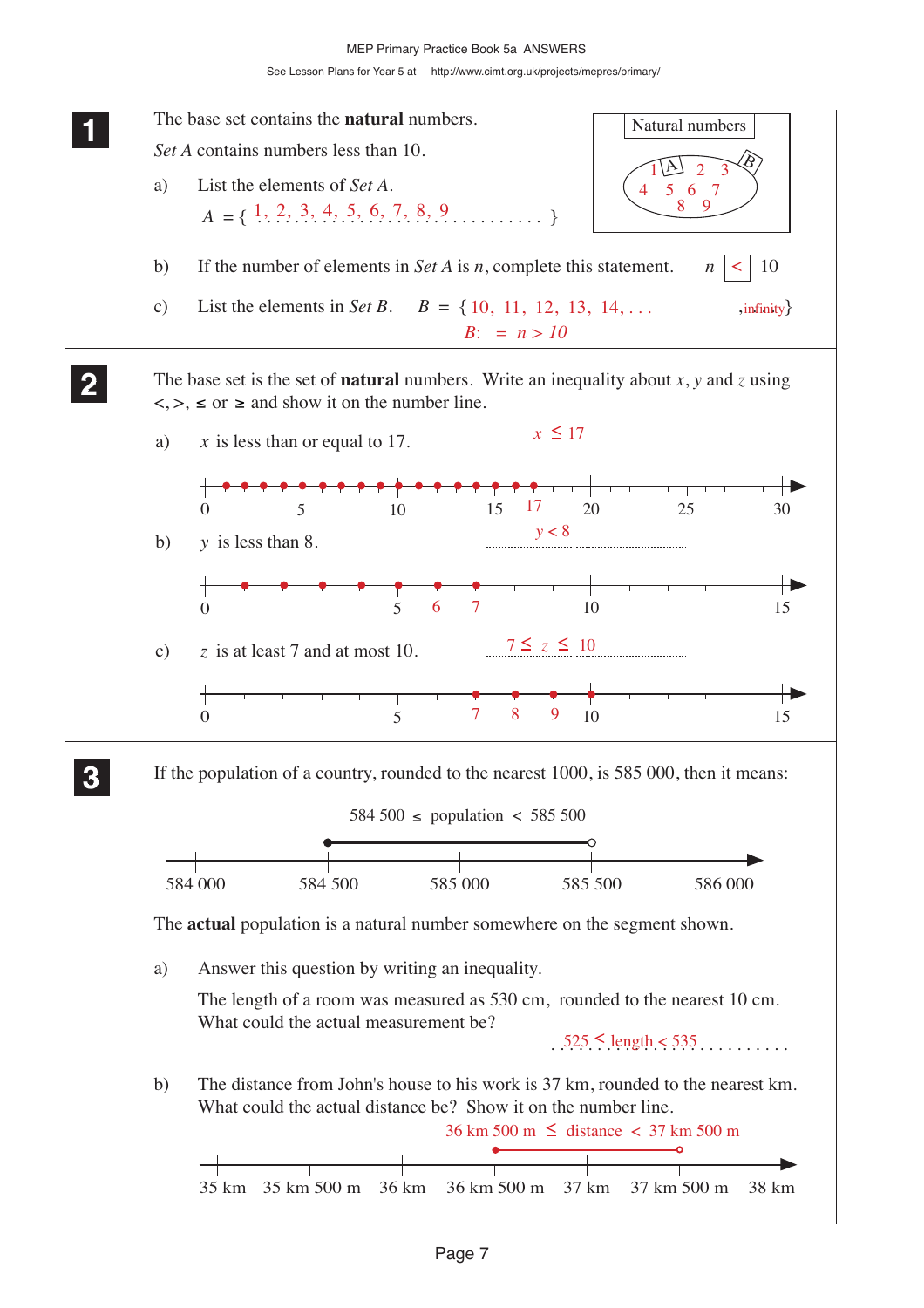| Write an operation for each problem and do the calculation.                                                                                                                                                                               |
|-------------------------------------------------------------------------------------------------------------------------------------------------------------------------------------------------------------------------------------------|
| 15 girls and 16 boys went on a trip. How many children went on the trip?<br>a)                                                                                                                                                            |
| $15 + 16 = 31$<br>The school organised two trips. 27 pupils went to Dartmoor, 9 less than<br>b)<br>those who went to Exmoor. How many pupils went to Exmoor?                                                                              |
|                                                                                                                                                                                                                                           |
| Do these calculations in your exercise book and write only the answers here.                                                                                                                                                              |
| $87 - 22 = 65$<br>b)<br>$103 + 68 = 171$ c) $122 - 48 = 74$<br>a)                                                                                                                                                                         |
| $4013 + 482 = 4495$<br>$500 + 600 + 900 = 2000$<br>e)<br>d)                                                                                                                                                                               |
| $3000 - 570 = 2430$<br>$3072 + 8318 + 686 + 1324 = 13400$<br>f)<br>(g)                                                                                                                                                                    |
| Do these calcuations in your exercise book and write only the answers here.                                                                                                                                                               |
| $4400 + 600 + 960 + 1040 = 7000$<br>$2050 - 580 = 1470$<br>b)<br>a)                                                                                                                                                                       |
| $7305 + 95 + 551 + 1049 = 9000$<br>$6000 - 3700 = 2300$<br>d)<br>$\mathbf{c})$                                                                                                                                                            |
| $2600 + 2040 + 25 + 375 = 5040$<br>f<br>$3000 - 570 = 2430$<br>e)                                                                                                                                                                         |
| $3072 + 8218 + 686 + 1324 = 13300$<br>$1660 - 760 = 900$<br>h)<br>$\mathrm{g}$ )                                                                                                                                                          |
| Calculate the perimeter of each polygon in your exercise book. Write the answer here.                                                                                                                                                     |
| $\mathsf{C}$<br>b)<br>D<br>a)<br>C<br>39 mm<br>42 mm<br>Not drawn<br>27 mm<br>to scale!                                                                                                                                                   |
| B<br>65 mm<br>B<br>A<br>A<br>52 mm                                                                                                                                                                                                        |
| $P =$<br>P<br>146 mm<br>158 mm<br>$=$                                                                                                                                                                                                     |
| Ann has £758, Betty has £1439 and Carol has £549. How much do they have altogether?<br>Estimate by rounding to the nearest $£100$ , write the amounts in the place-value table,<br>do the calculation and write the answer in a sentence. |
| T<br>Th<br>H<br>U<br>$800 + 1400 + 500 = 2700$<br>7<br>5<br>8                                                                                                                                                                             |
| E:<br>A<br>3<br>B<br>9<br>4<br>1<br>They have £2746 altogether.<br>Answer:<br>$\mathsf{C}$<br>5<br>9<br>4                                                                                                                                 |
| Total<br>$\overline{2}$<br>7<br>6<br>4                                                                                                                                                                                                    |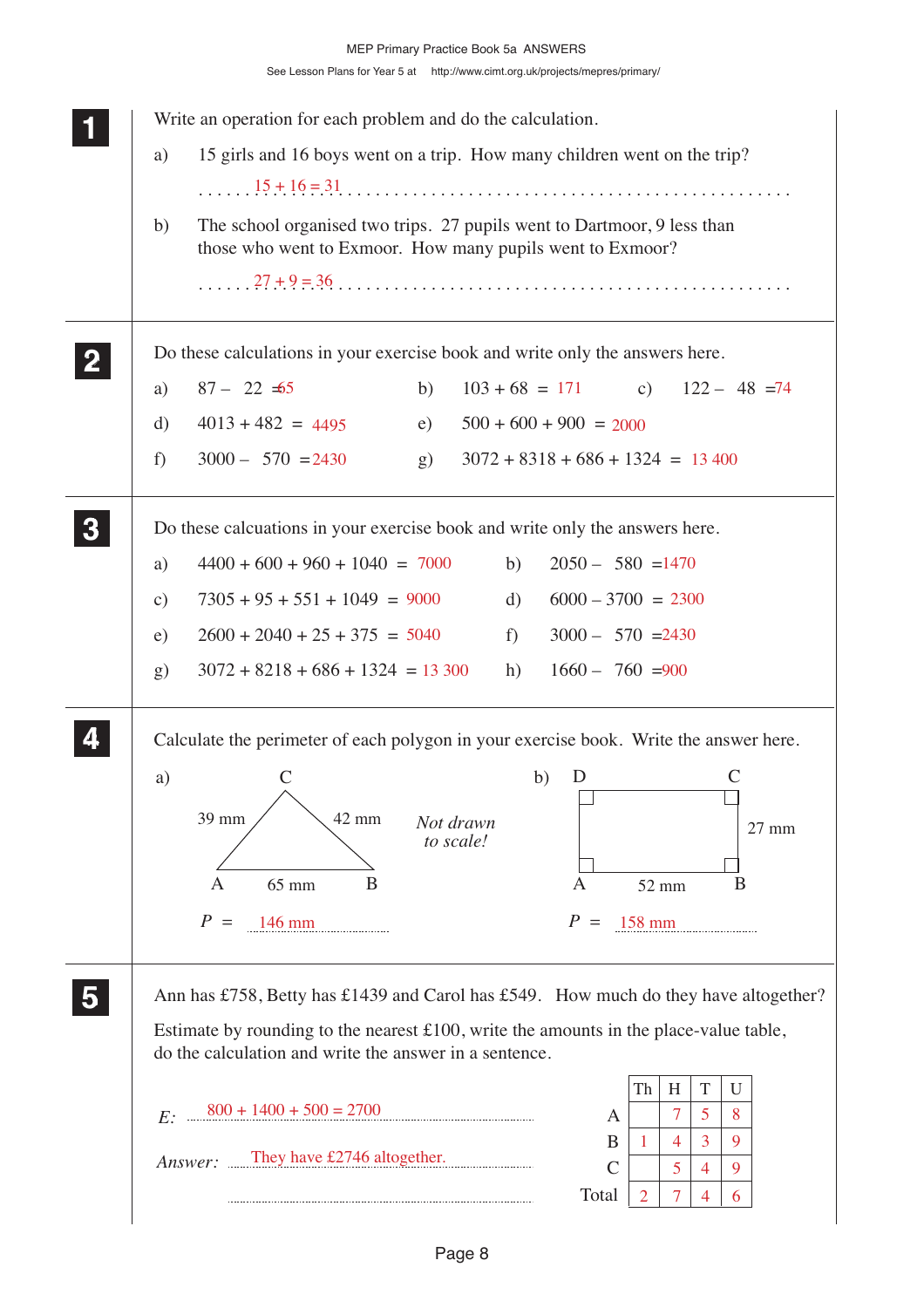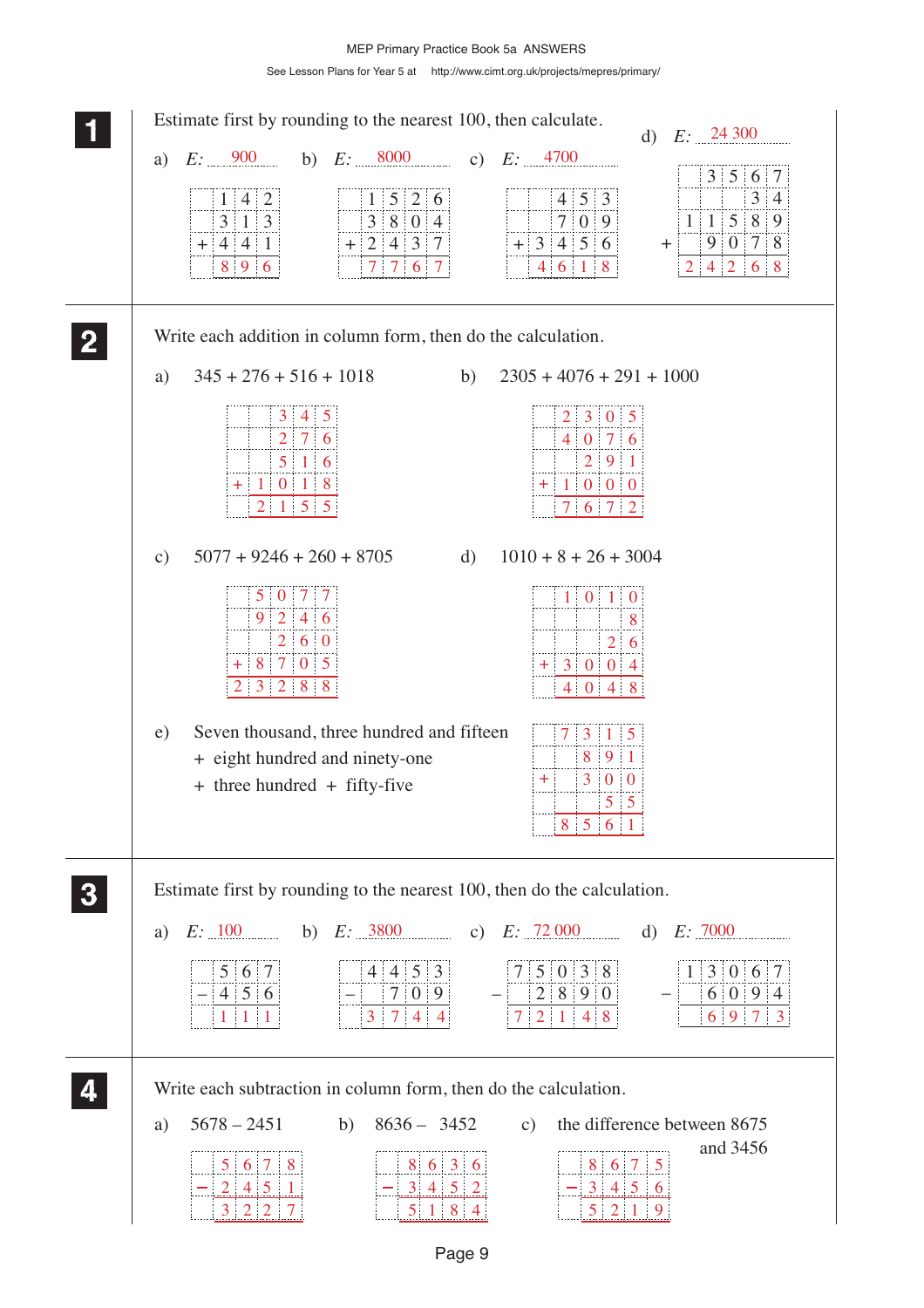|              | a)                  | Ted spent 310 p in the morning and 490 p in the afternoon. Bob spent<br>490 p in the morning and 310 p in the afternoon. How much did they each spend?                                                                                     |
|--------------|---------------------|--------------------------------------------------------------------------------------------------------------------------------------------------------------------------------------------------------------------------------------------|
|              |                     | Ted: 310 p + 490 p = 800 p = £ 8 Bob: 490 p + 310 p = 800 p = £8                                                                                                                                                                           |
|              | b)                  | Complete this sentence. The terms of an addition are . interchangeable                                                                                                                                                                     |
| $\mathbf{2}$ |                     | Do the calculations by grouping the terms in the easiest way.                                                                                                                                                                              |
|              | a)                  |                                                                                                                                                                                                                                            |
|              | b)                  |                                                                                                                                                                                                                                            |
|              | $\mathbf{c})$       |                                                                                                                                                                                                                                            |
| 3            |                     | Dad earned £6870 and won £546 on the lottery. He spent £250 on presents for the<br>family and £70 on books. Then he calculated how much he had left.<br>Tick the plans which he might have used.                                           |
|              |                     | $6870 + 546 - 250 - 70$<br>$6870 + (546 - 250 - 70)$<br>b)                                                                                                                                                                                 |
|              | a)<br>$\mathbf{c})$ | $6870 + 546 - (250 + 70)$<br>$(6870 + 546) - (250 - 70)$<br>d)                                                                                                                                                                             |
|              |                     |                                                                                                                                                                                                                                            |
|              | a)                  | Cathy had £375 and spent £125. Linda had £125 and spent £375.<br>How much money do they each have now?                                                                                                                                     |
|              |                     | Cathy: £250<br>Linda: $-\pounds 250$ (£250 in debt)                                                                                                                                                                                        |
|              | b)                  | Complete this sentence.                                                                                                                                                                                                                    |
|              |                     | In a subtraction, the <b>reductant</b> and the <b>subtrahend</b> are<br>inter-changeable,<br>not<br>unless they are equal.                                                                                                                 |
|              |                     | Write a plan for each calculation, using brackets where necessary.                                                                                                                                                                         |
|              |                     | I have £48 in my right pocket and £17 in my left pocket.                                                                                                                                                                                   |
|              | a)                  | £48 + £17 = £65<br>How much do I have altogether?                                                                                                                                                                                          |
|              | b)                  | How will the amount change if I:                                                                                                                                                                                                           |
|              |                     | £65 + £52 = £117<br>put another £52 in my right pocket<br>$\mathbf{i}$                                                                                                                                                                     |
|              |                     | take out £10 from my left pocket<br>$\overline{11}$                                                                                                                                                                                        |
|              |                     | £65 + 2 $\times$ £8 = £65 + £16 = £81<br>put another £8 in both pockets<br>iii)                                                                                                                                                            |
|              |                     | £65 - 2 $\times$ £8 = £65 - £16 = £49<br>take £8 out of both pockets?<br>iv)                                                                                                                                                               |
|              | $\mathcal{C}$ )     | If I put another $£15$ into my left pocket, how<br>$(f.48 - f.15) + (f.17 + f.15)$<br>should I change the amount in my right pocket<br>$= £48 + £17 = £65$<br>so that the total amount does not change?<br>i.e. Take £15 out of RH pocket. |
|              |                     |                                                                                                                                                                                                                                            |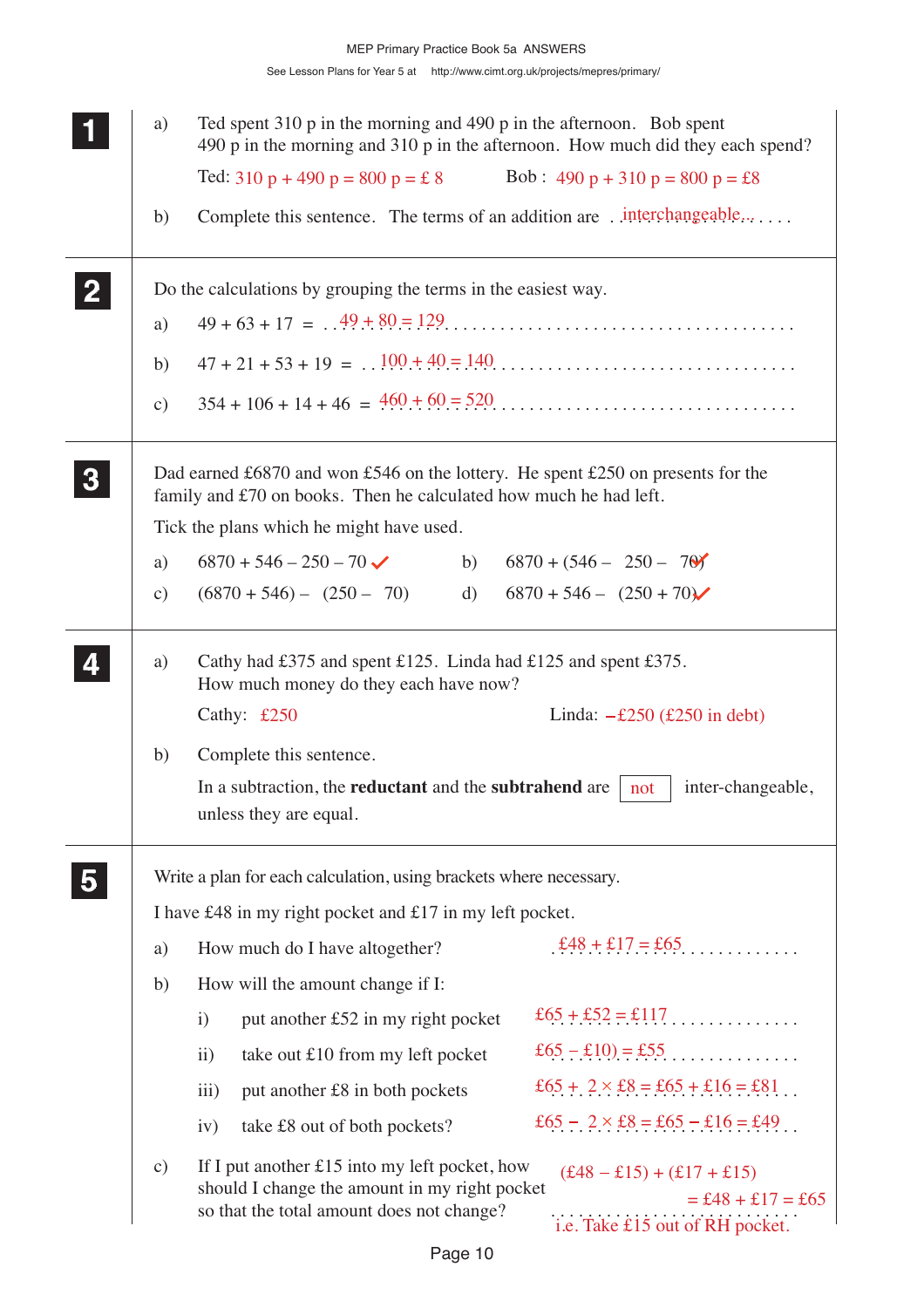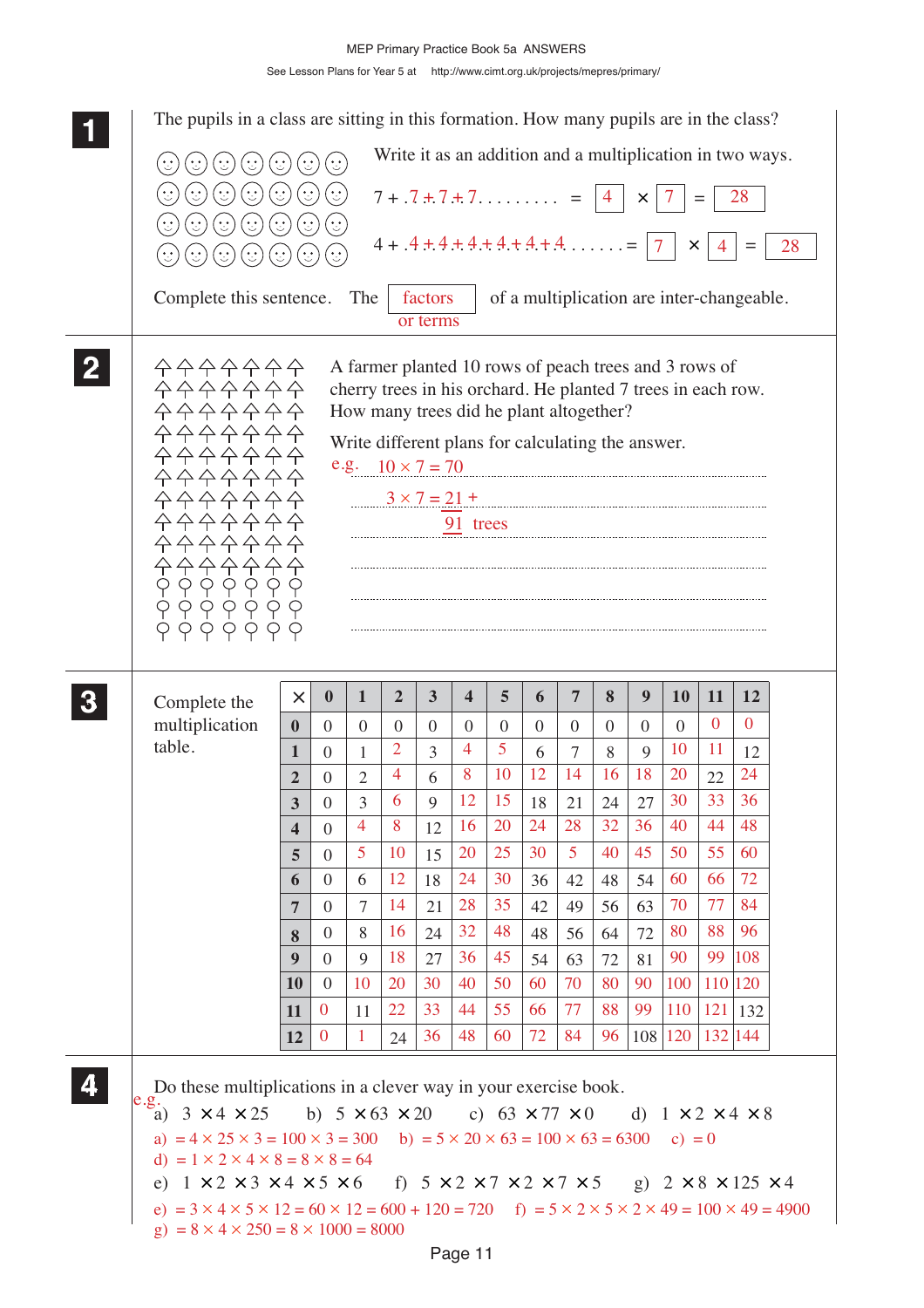| Do these calculations in a clever way.                                                                                                                                                                         |                                                           |                                                                                          |
|----------------------------------------------------------------------------------------------------------------------------------------------------------------------------------------------------------------|-----------------------------------------------------------|------------------------------------------------------------------------------------------|
| $\frac{e.g.}{a)}$                                                                                                                                                                                              |                                                           |                                                                                          |
| b)                                                                                                                                                                                                             |                                                           |                                                                                          |
| $\mathcal{C}$ )                                                                                                                                                                                                |                                                           | $82 \times 13 = 82 \times 10 + 82 \times 3 = 820 + 246 = 1066$                           |
| $\mathbf{d}$                                                                                                                                                                                                   |                                                           | $69 \times 20 = .70 \times 20 - 20 = 1400 - 20 = 1380$                                   |
| e)                                                                                                                                                                                                             |                                                           | $50 \times 4 \times 7 = .100 \times .2 \times .7 = 1400$                                 |
| Write plans and do the calculations.                                                                                                                                                                           |                                                           |                                                                                          |
| An intercity express train is travelling at an average speed of 110 km per hour.<br>A local train is travelling at an average speed of 70 km per hour.<br>Both trains take 7 hours to complete their journeys. |                                                           |                                                                                          |
| a)                                                                                                                                                                                                             | What distance do the two trains travel altogether?        |                                                                                          |
|                                                                                                                                                                                                                |                                                           | $(110 + 70) \times 7 = 180 \times 7 = 700 + 560 = 1260$                                  |
|                                                                                                                                                                                                                |                                                           | The trains travel 1260 km altogether.                                                    |
| b)                                                                                                                                                                                                             | How much further does the intercity express train travel? |                                                                                          |
|                                                                                                                                                                                                                |                                                           | $(110 - 70) \times 7 = 40 \times 7 = 280$                                                |
|                                                                                                                                                                                                                | The intercity express train travels 280 km further.       | .                                                                                        |
|                                                                                                                                                                                                                |                                                           |                                                                                          |
|                                                                                                                                                                                                                |                                                           | Calculate the perimeter and area of these polygons. (They are not drawn to scale.)       |
| a)<br>$11 \text{ cm}$                                                                                                                                                                                          | $P = 44 \text{ cm}$                                       | $11 \times 4 = 44$                                                                       |
| 11 cm                                                                                                                                                                                                          |                                                           | $A = 121 \text{ cm}^2$ $11 \times 11 = 121$                                              |
| b)<br>$12 \text{ m}$                                                                                                                                                                                           |                                                           | $P = 114 \text{ m}$ $(12 + 45) \times 2 = 114$                                           |
| 45 m                                                                                                                                                                                                           |                                                           | $A = 540 \text{ m}^2$ $12 \times 45 = 540$                                               |
|                                                                                                                                                                                                                |                                                           | In this table, row $a$ shows the length of a side of different squares and row $A$ shows |
| the area of the same squares.                                                                                                                                                                                  |                                                           |                                                                                          |
| Complete the table and write the rule.                                                                                                                                                                         |                                                           |                                                                                          |
|                                                                                                                                                                                                                |                                                           |                                                                                          |
|                                                                                                                                                                                                                |                                                           |                                                                                          |
|                                                                                                                                                                                                                | <i>Rule:</i> $A = a \times a (= a^2)$                     |                                                                                          |
|                                                                                                                                                                                                                |                                                           |                                                                                          |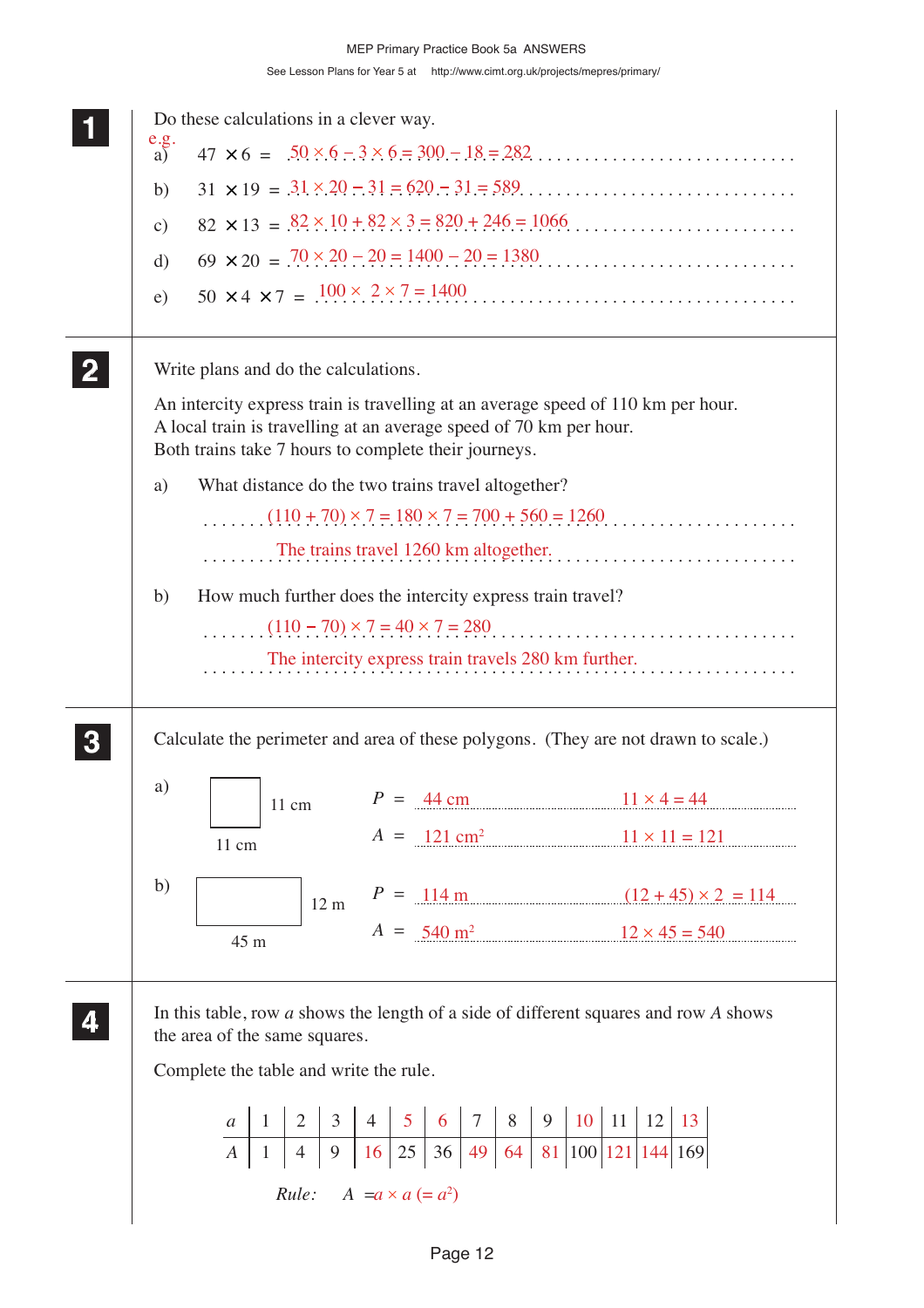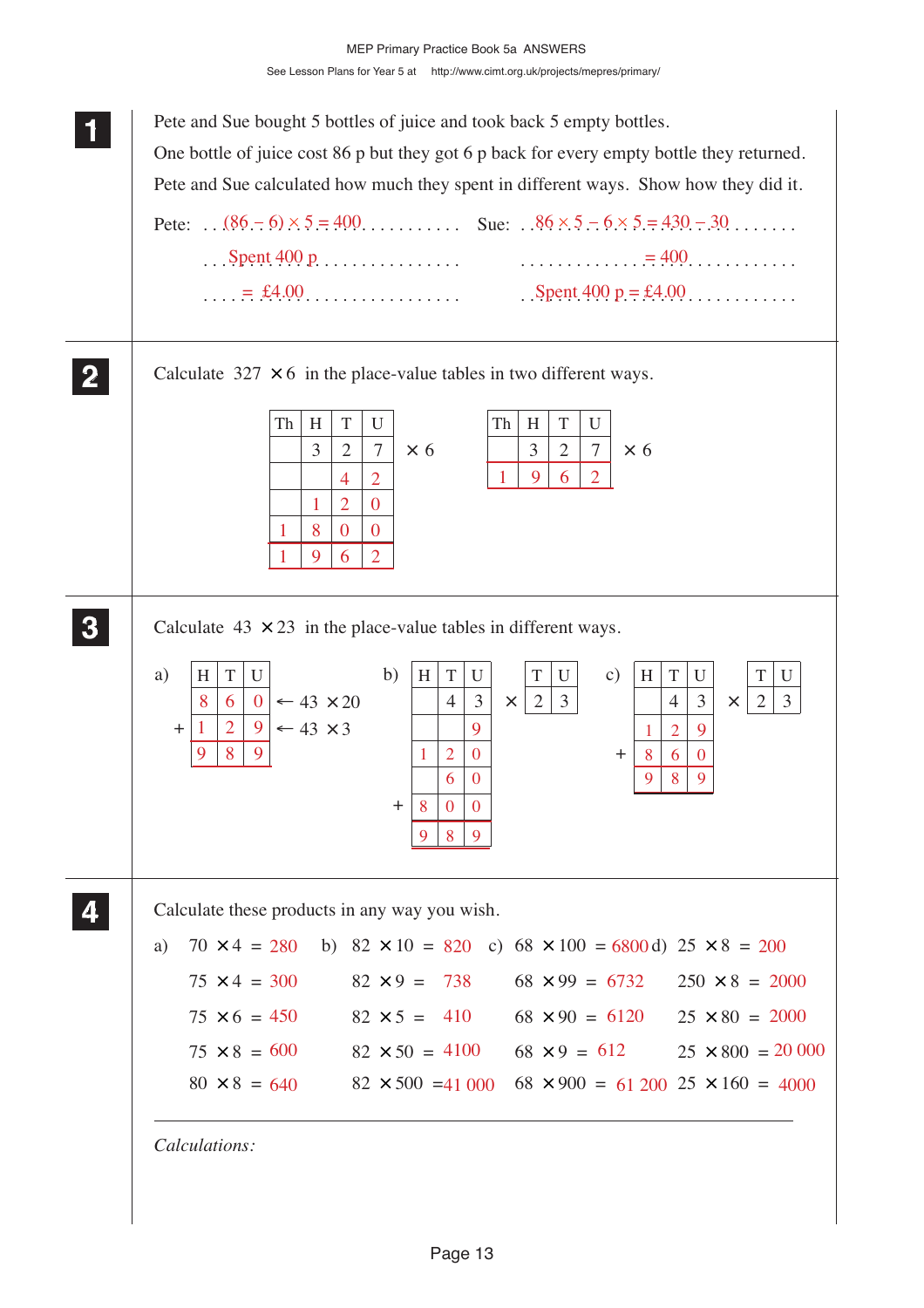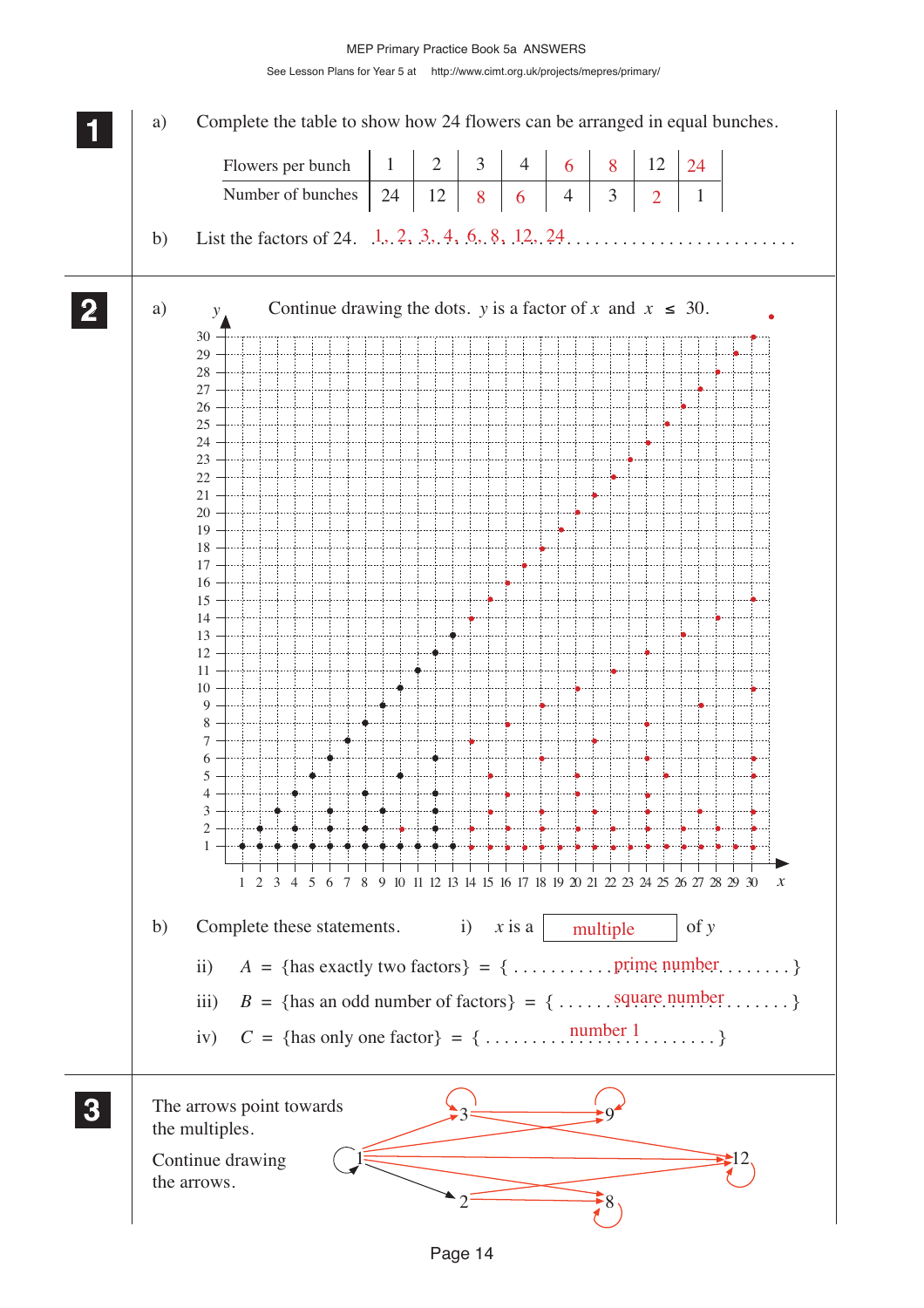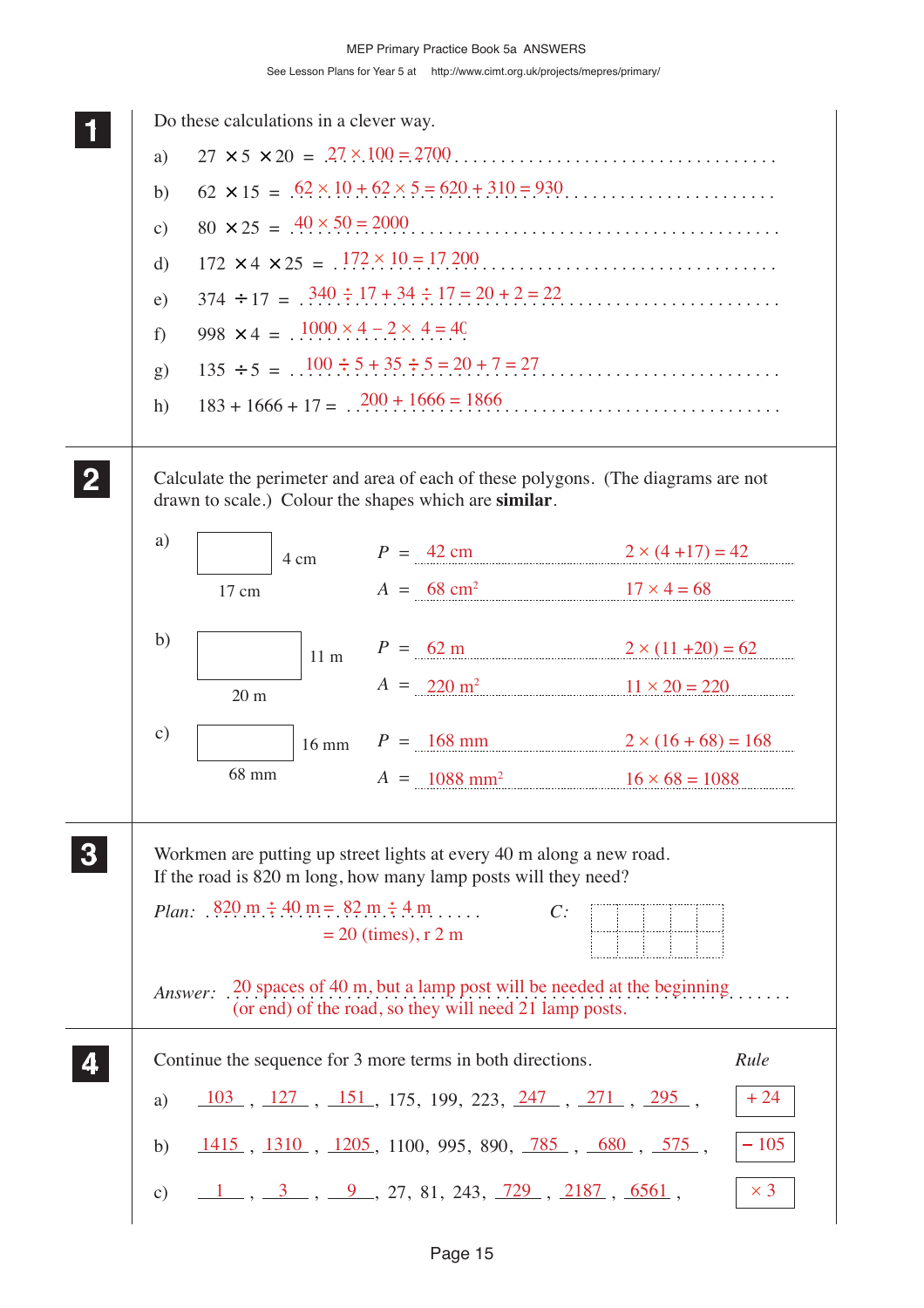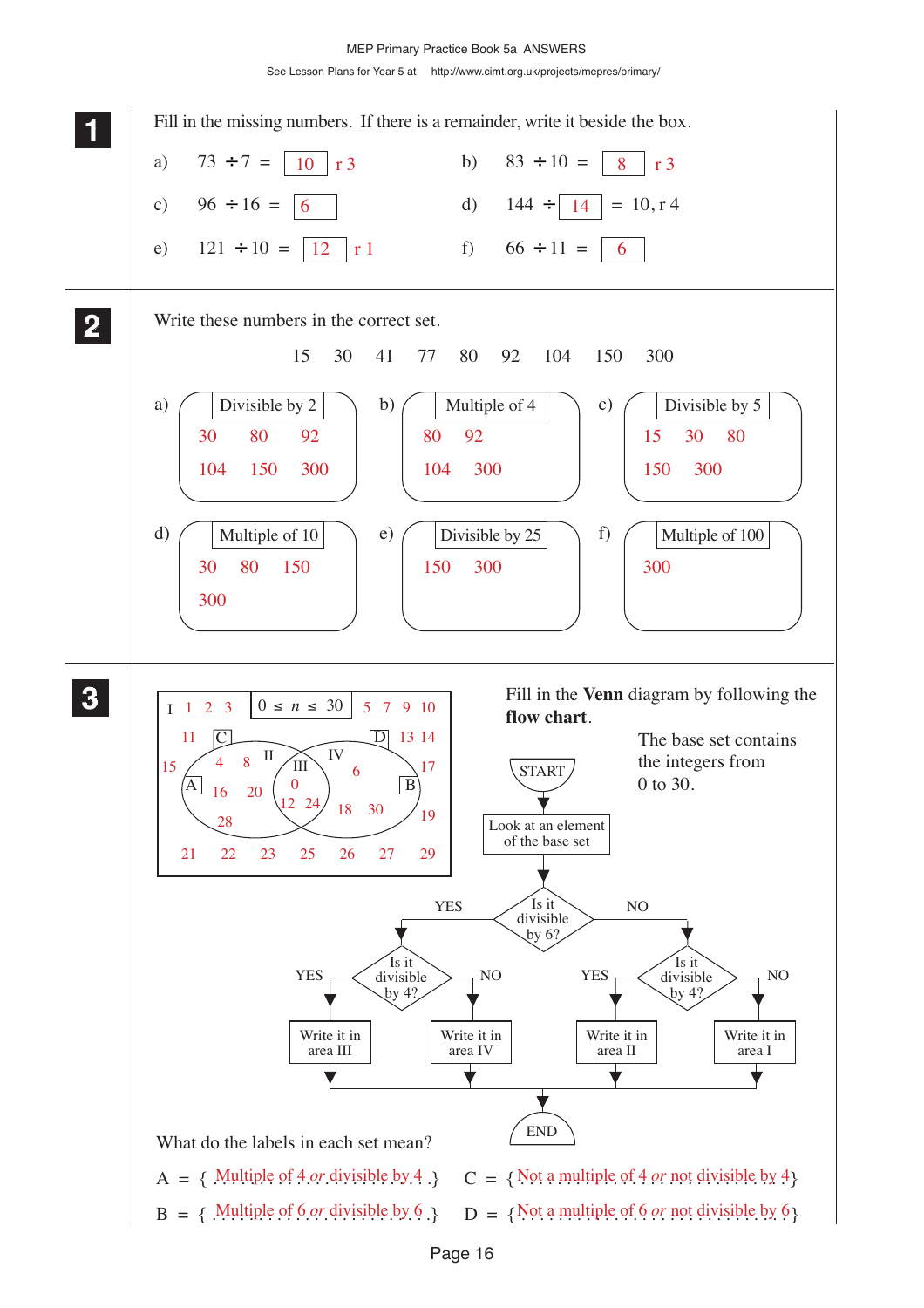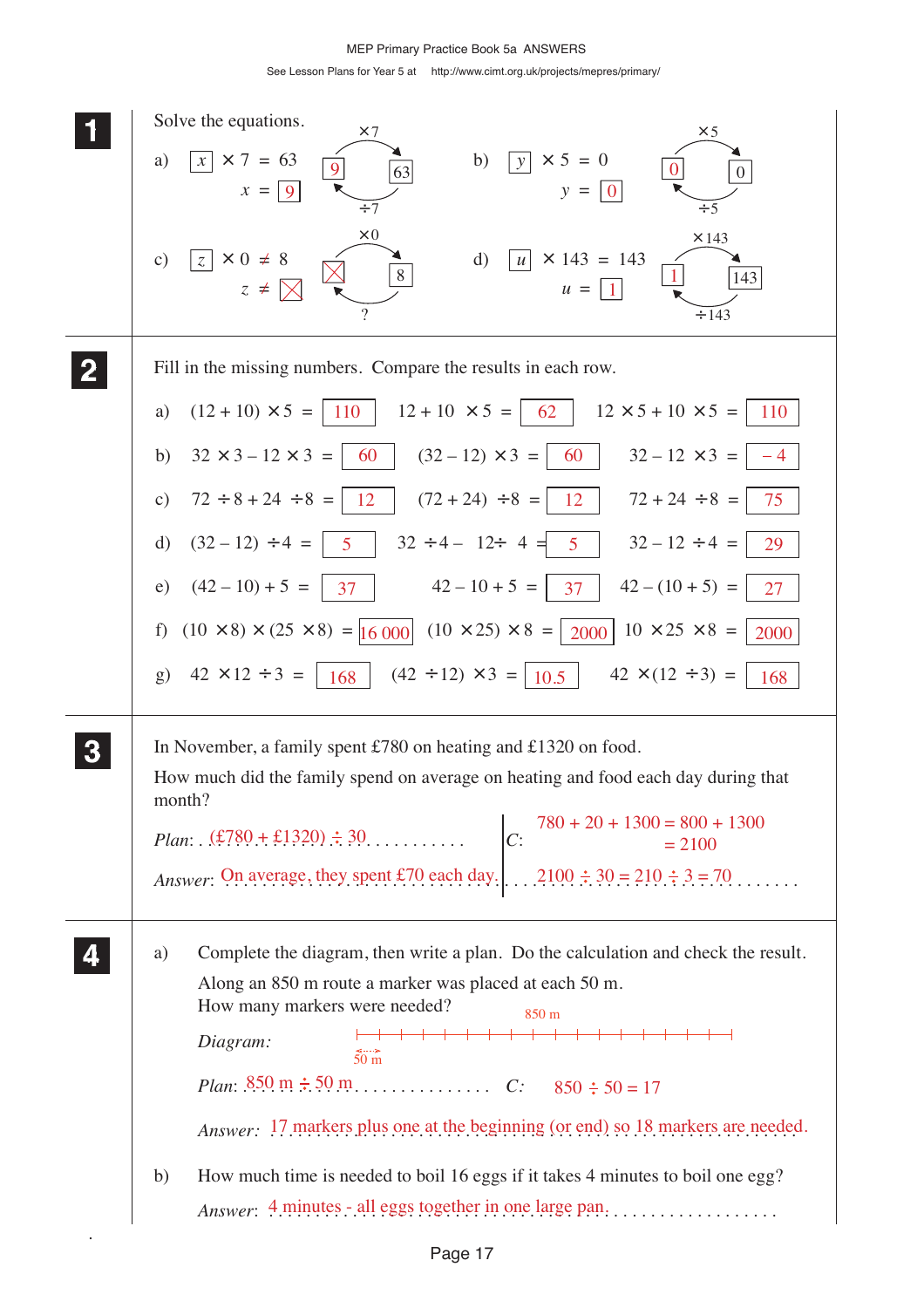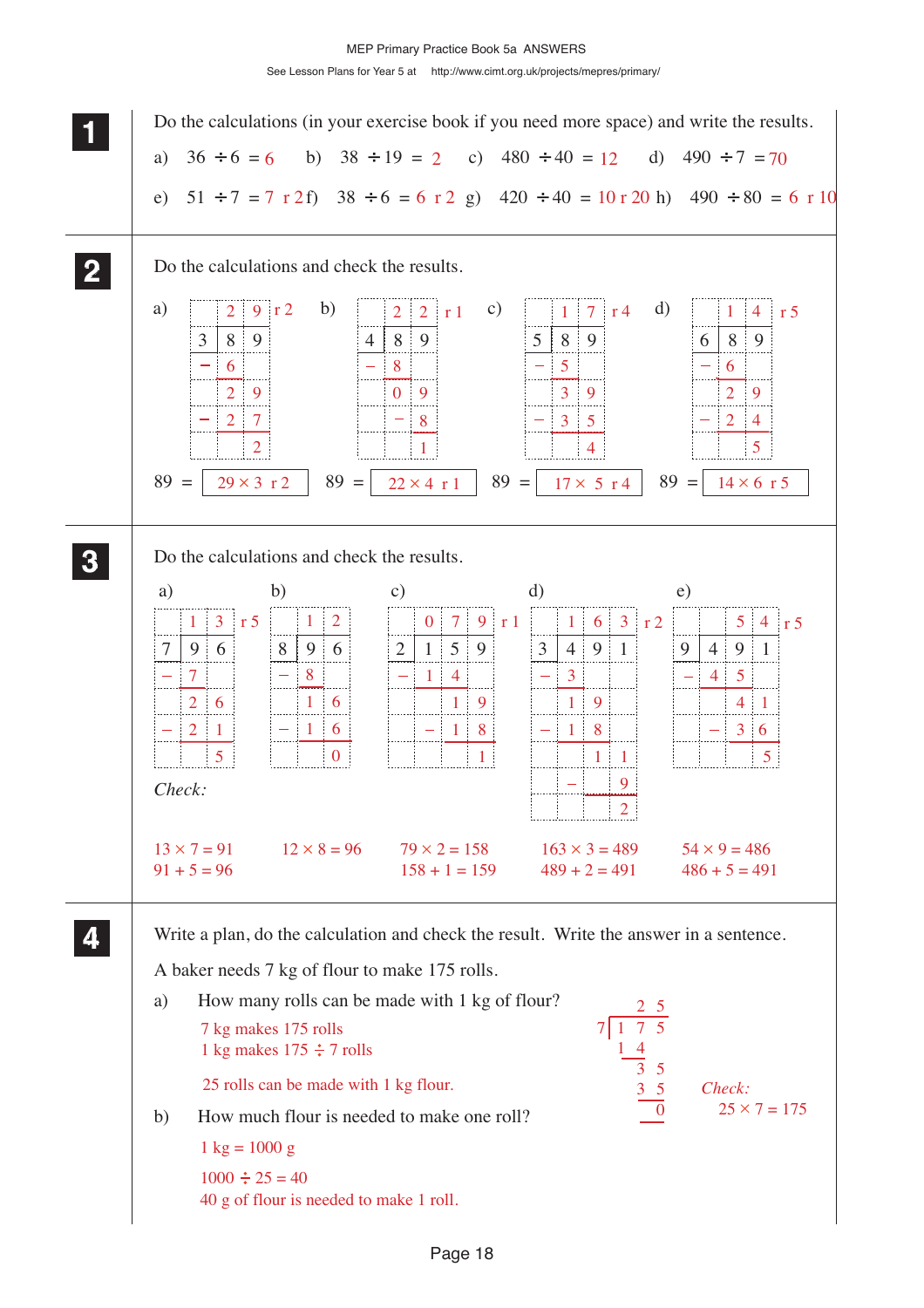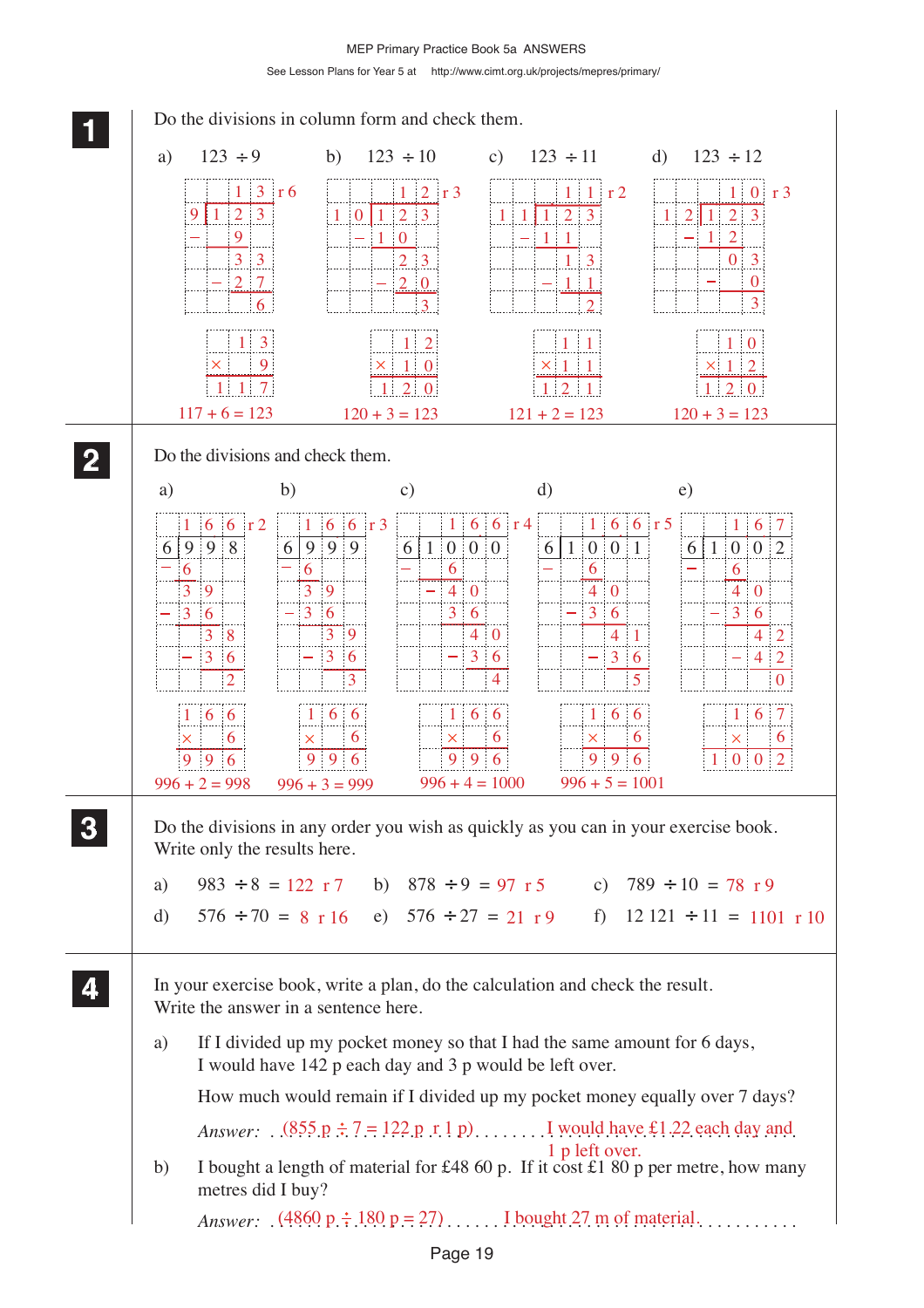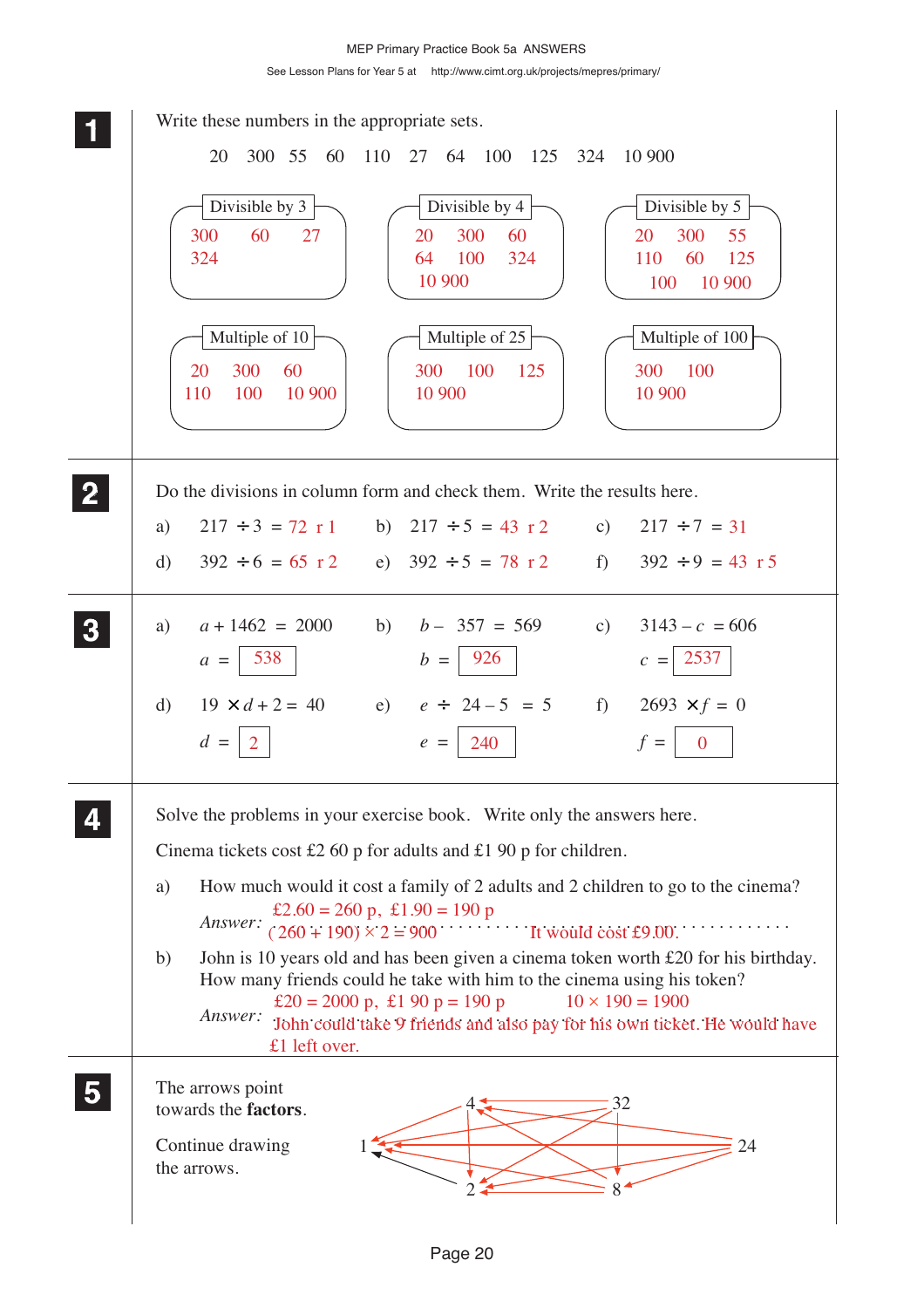**1 11 11** 0 – 10 10  $\overline{\circ \mathsf{C}}$  $-20$ **2 22 22** a) Mike has £18 in cash and is £12 in debt. b) Nick has £12 in cash and is £18 in debt. c) Luke has £16 in cash and is £16 in debt. 1 1 1 1 1 1 1 1 1 1 1 1 1 1) (1) (1) (1) (1) (1) (1) (1  $\left[-1\right]\left[-1\right]\left[-1\right]\left[-1\right]\left[-1\right]\left[-1\right]\left[-1\right]\left[-1\right]\left[-1\right]$  $-1$   $-1$  $\boxed{-1}$   $\boxed{-1}$   $\boxed{-1}$   $\boxed{-1}$   $\boxed{-1}$   $\boxed{-1}$   $\boxed{-1}$   $\boxed{-1}$   $\boxed{-1}$  $\frac{-1}{-1}\left| -1 \right| \left| -1 \right| \left| -1 \right| \left| -1 \right| \left| -1 \right| \left| -1 \right|$  $1000000000000$  $(1)$  $(1)$  $\boxed{-1} \, \boxed{-1} \, \boxed{-1} \, \boxed{-1} \, \boxed{-1} \, \boxed{-1} \, \boxed{-1} \, \boxed{-1} \, \boxed{-1}$  $-1$  $|-1$  $|-1$  $|-1$  $|-1$  $|-1$  $0 0 0 0 0 0 0 0 0 0 0 0$  $(1)$   $(1)$   $(1)$   $(1)$   $(1)$   $(1)$ *Balance Balance Balance* **3 33 33**  $\{-7, 10, 0, 11, -10, 5, 7\}$ – 10 – 5 0 5 10 **4 44 44**  $\ldots -1$  °C  $0^{\circ}C$  $7^{\circ}C$  $-5^{\circ}C$  $1^\circ$ C.  $\ldots 0$ <sup>o</sup>C  $-7^{\circ}C$ £6  $-*£6*$ £0 positive whole numbers or  $\vert$  natural b) – 1, – 2, – 3, ... are negative whole numbers. Use the thermometer diagram to help you work out how the temperatures change. a) The temperature is  $-3C$ , New temperature then: i) it rises by  $2^{\circ}C$ ii) it rises by  $3^{\circ}C$ iii) it rises by  $10^{\circ}$ C iv) it falls by  $2^{\circ}C$ b) The temperature is  $3^{\circ}C$ , then: i) it falls by  $2^{\circ}C$ ii) it falls by  $3^{\circ}$ C iii) it falls by  $10^{\circ}$ C Write each person's balance as one amount of money. a) Mark the **opposite** numbers of this set on the number line. b) Write the actual values in the boxes, then write their **opposite** values beside them. i) – (+ 7) =  $\vert -(+7)$  7 ii) – (-3) =  $\vert -(-3) \vert -3$  iii) – (0) =  $\vert -(0) \vert 0$ a)  $1, 2, 3, 4, 5, \ldots$  are positive whole numbers or natural numbers.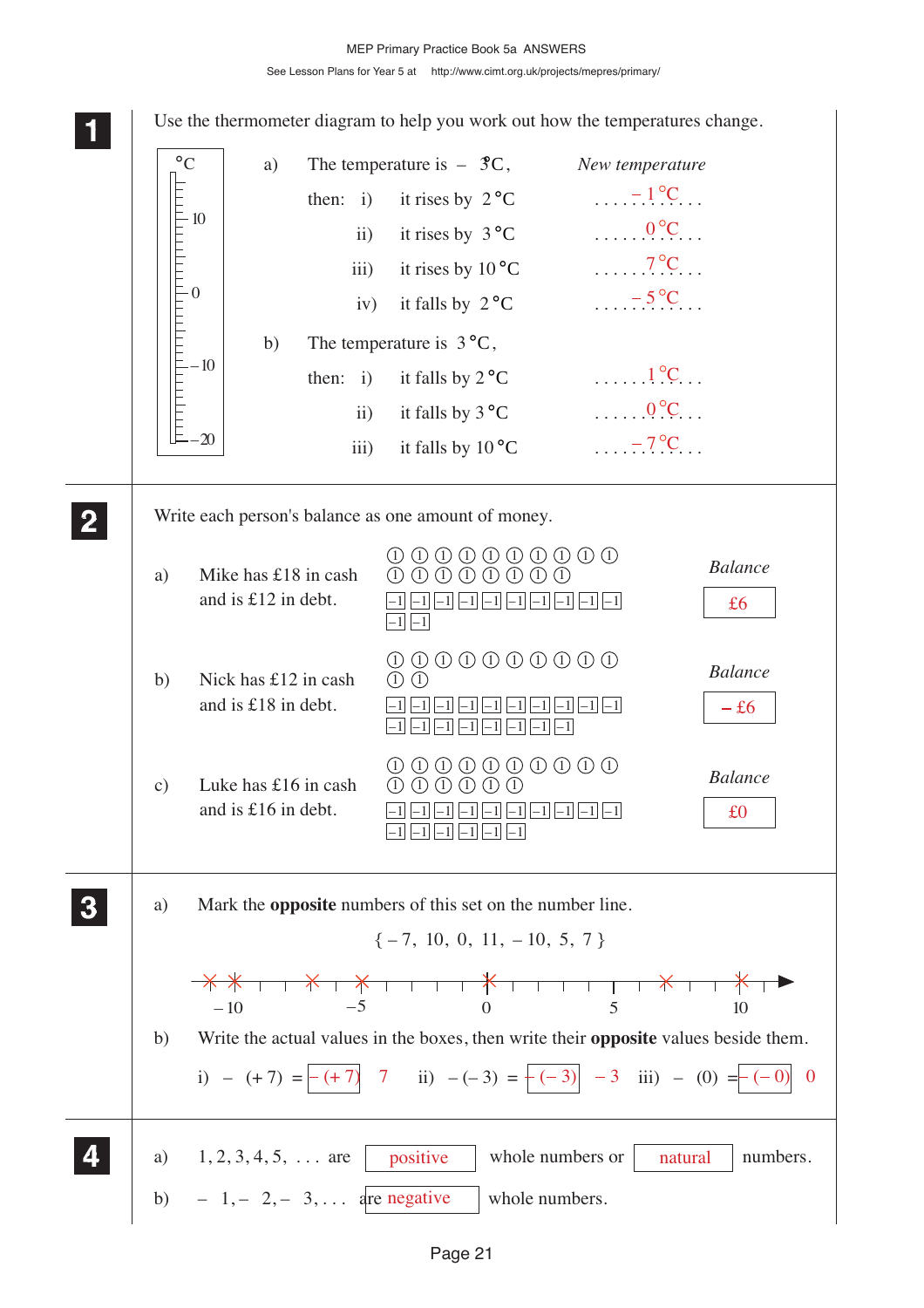See Lesson Plans for Year 5 at http://www.cimt.org.uk/projects/mepres/primary/



Page 22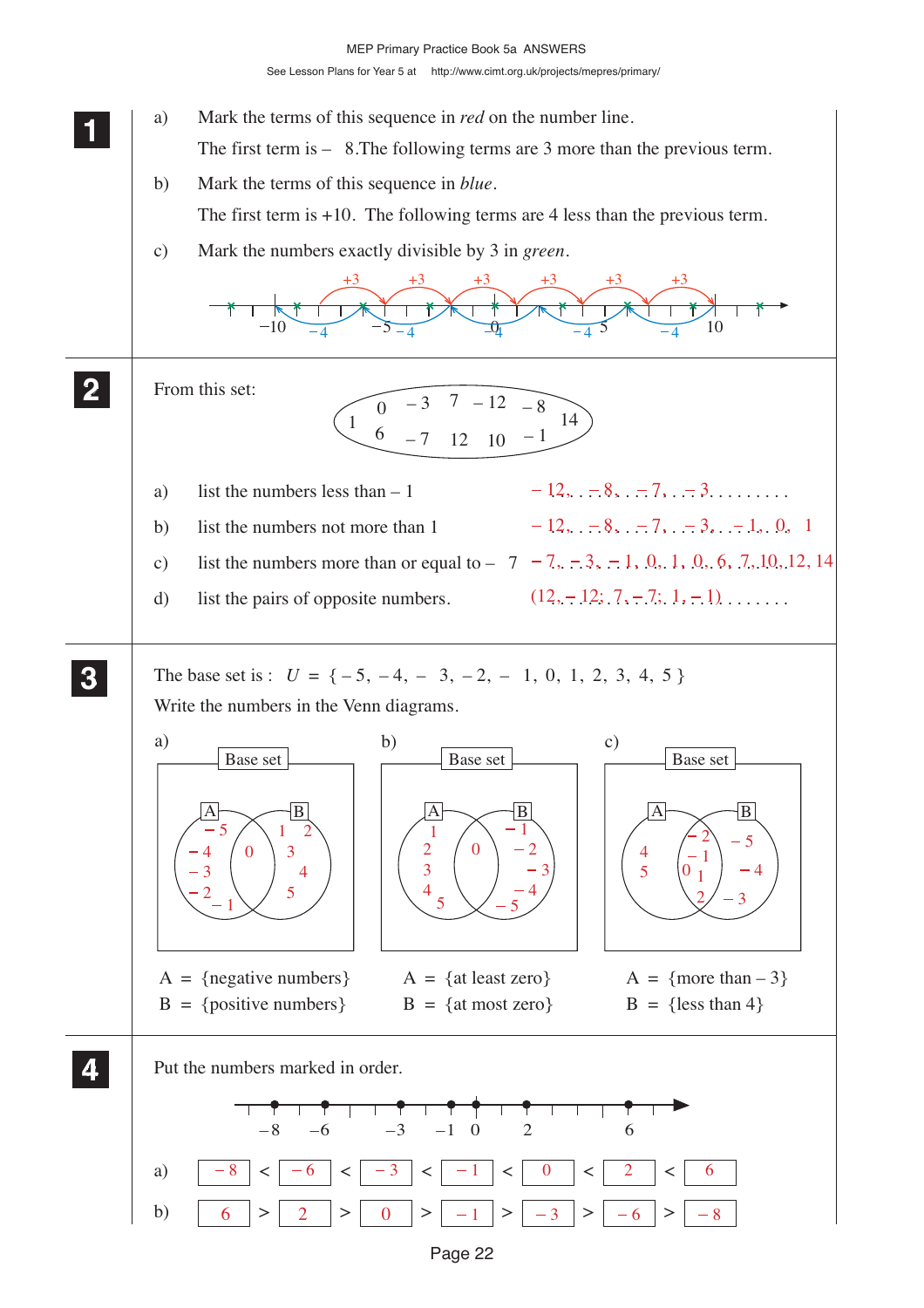**1 11** Work out the rule and complete the table. Write the rule in different ways. Use this counting strip to help you work out the sums and differences.  $3-1 = 2$   $2-0=2$   $5-3=2$   $9-7=2$   $12-10=2$  $1 - (-1) = 2$   $0 - (-2) = -1 - (-3) = -2 - (-4) = -3 - (-5) =$  $1 - (-1) = 2$   $0 - (-2) = -1 - (-3) = -2 - (-4) = -3 - (-5) = 2$ <br>  $2 - 4 = -2$   $3 - 5 = -2$   $6 - 8 = -2$   $1 - 3 = -2$   $0 - 2 = -2$  $-1 - 1 = 2$   $-2 - 0 = -2$   $-3 - (-1) = 2 - 5 - (-3) = -2 - 8 - (-6) = -2$  $2 + 3 = 5$   $2 + 5 = 7$   $2 + 10 = 12$   $2 + (-2) = 0$   $2 + (-5) =$  $-2+0 = -2$   $-2+1 = -1$   $-2+2 = 0$   $-2+3 = 1$   $-2+7 = 5$  $-2+(-1) = 3 - 2 + (-2) = -4 - 2 + (-5) = -7 - 2 + (-9) = -11 - 2 + (-4) = -6$ Work out the rule and complete the table. Fill in the word missing from the statement. Solve the inequalities if the solutions are integer numbers. *b c*  $5$   $\vert -4 \vert -6$  | 0 | 3 | 1 |  $-7$ | -8 0 11 8 3  $7|-5|-4$ *Rule:*  $c = a + b$   $a = c - b$   $b = c - a$  $a$  | 2 | -1 | 2 | 5 – 4 – 3 1 – 3  $4 \mid 0 \mid 7 \mid -4$ – 4 2 **2 22 22 3 33 33 4 44 44** *y z*  $5 \mid 3 \mid 0 \mid -2 \mid 5 \mid 9 \mid -5 \mid -8 \mid 10$  $0$  | 3 | 2  $x \mid 5 \mid 6 \mid -2 \mid 5$ 3  $^{-2}$ 9  $|-5$  $2 | 8 | - 3 | 3$ – 5 7 7 4 – 10  $^{-2}$  $^{-2}$ – 5 – 6 6 *z* is the distance between *x* and *y* a)  $\Box$   $\geq$  -5 b)  $\bigwedge$  < 3 c)  $-5 < 2$   $\bigcirc$   $-4, -3, -2, -1, 0, 1$ d)  $-7 < \frac{1}{2}$  and  $\frac{1}{2} < -1$   $\frac{1}{2} < -6, -5, -4, -3, -2$ e)  $2 < \frac{1}{2}$  or  $\frac{1}{2} < -3$   $\frac{1}{2}$ : 3, 4, 5, 6, 7, ... or  $-4$ ,  $-5$ ,  $-6$ ,  $-7$ , ...  $-8$   $-7$   $-6$   $-5$   $-4$   $-3$   $-2$   $-1$  | 0 | 1 2 3 4 5 6 7 8  $-10$   $-9$   $-8$   $-7$   $-6$   $-5$   $-4$   $-3$   $|-2$   $|-1$  0 1 2 3 4 5 – 9  $-11$   $-10$   $-9$   $-8$   $-7$   $-6$   $-5$   $-4$   $-3$   $|-2$   $|-1$  0 1 2 3 4 5 6 9 10 12 11 7 8 9 10  $-11-10$  $-13 - 12$  $7 | 4 | 0 | 7 | -4 | 6$  $7 - 8 - 7$  $5 \mid 0 \mid 8 \mid -3 \mid -8 \mid 0 \mid 7$ 2  $-2-0 = -2$   $-3-(-1) = 2 - 5 - (-3) = 2 - 8 - (-6) = 2$ 5  $2+5=7$   $2+10=12$   $2+(-2)=0$   $2+(-5)=-3$ 5 7 16 13 13 3 3 12 distance  $\Box$ :  $-5, -4, -3, -2, -1, 0, \ldots$  $\triangle:$  2, 1, 0, -1, -2, -3, ...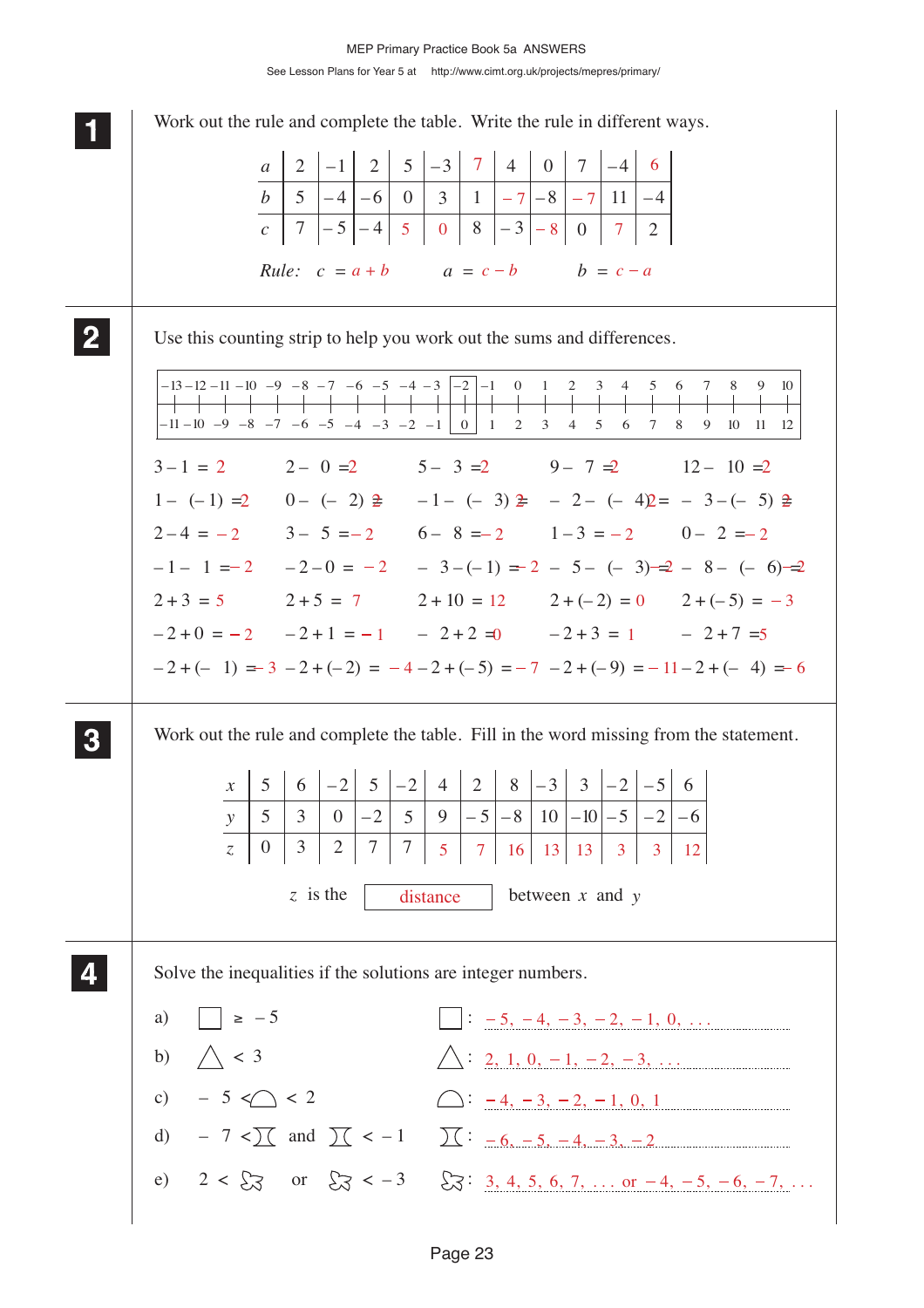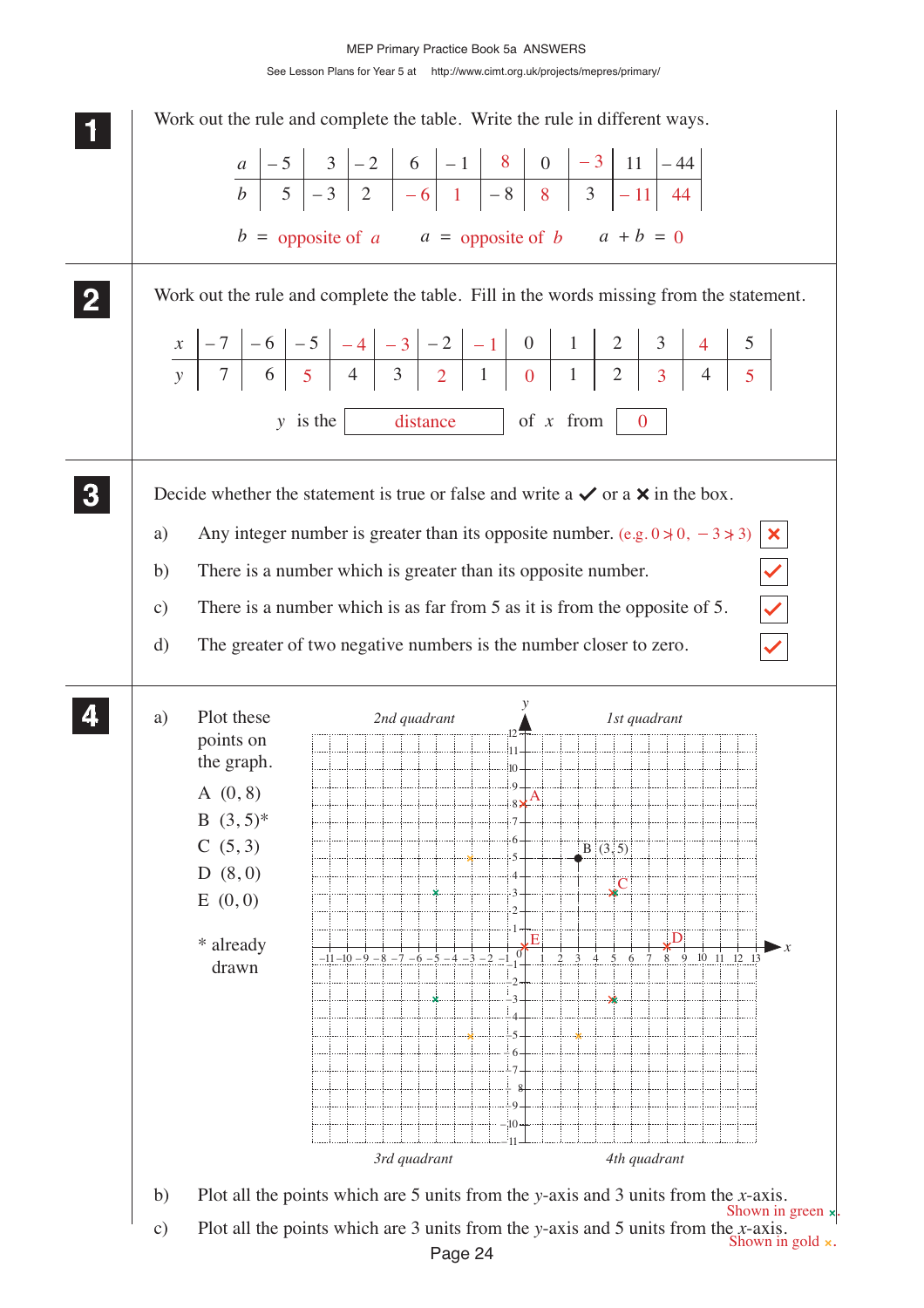| Decide whether the statement is true or false and write a $\vee$ or a $\chi$ in the box.                                                                                            |
|-------------------------------------------------------------------------------------------------------------------------------------------------------------------------------------|
| Any positive number is an integer.<br>a)<br>$\mathbf F$                                                                                                                             |
| There is a number which is 2 less than its opposite number.<br>b)<br>T                                                                                                              |
| Zero can be positive or negative.<br>$\mathbf{F}$<br>$\mathbf{c})$                                                                                                                  |
| The greater of two positive numbers is the number furthest from zero.<br>$\mathbf T$<br>d)                                                                                          |
| Which is more? Fill in the missing signs.                                                                                                                                           |
| $4.5 \text{ m }   >   45 \text{ cm }$ b) $91 \text{ kg }   >   910 \text{ g }$ c) $1800 \text{ sec.}   >$<br>3 min<br>a)                                                            |
| d) $-4 - 4 =  -4 + (-4) e $ £150 20 p  > 1502 p                                                                                                                                     |
| $12-14$   <   14 - 12 g) $-1+(-2)$   <   $-2+1$ h) $0 \div 7$ = $0 \div 2$<br>$f$ )                                                                                                 |
| Fill in the missing numbers.                                                                                                                                                        |
| $8 - 0 = 8$<br>$+0 = 8$<br>8 is more than 0 by<br>8<br>8<br>a)                                                                                                                      |
| $-8 - 0 = -8$<br>$-8$ + 0 = $-8$<br>$-8$ is less than 0 by 8<br>b)                                                                                                                  |
| $+2 = 8$<br>8 is more than 2 by<br>$8 - 2 = 6$<br>$\mathbf{c})$<br>$6\phantom{.}6$                                                                                                  |
| 8 is more than $-$ 3 by 11   $8 - (-3) =   11  $<br>$+(-3) = 8$<br>$\rm d)$<br>11                                                                                                   |
| $-3$ is more than $-7$ by $\begin{vmatrix} 4 \end{vmatrix} - 3 - (-7) = 4$<br>$4   +(-7) = - 3$<br>e)                                                                               |
| 4 is less than $\vert$ 13 $\vert$ by 9<br>$4-13 =  -9$<br>$-9$   + 13 = 4<br>f)                                                                                                     |
| $-2-3 = -5$ $\boxed{1} + (-3) = -2$<br>g) $-2$ is less than 3 by $\begin{vmatrix} 5 \end{vmatrix}$                                                                                  |
| Work out the rule and complete the table. Write the rule in different ways.                                                                                                         |
|                                                                                                                                                                                     |
|                                                                                                                                                                                     |
| $r = 2 - s$<br>$s = 2 - r$<br>$r + s = 2$                                                                                                                                           |
| What could the temperatures be? Answer by writing an inequality.                                                                                                                    |
| a)                                                                                                                                                                                  |
| b)                                                                                                                                                                                  |
| The temperature is not more than $10^{\circ}$ C<br>$\mathbf{c})$<br>$-1 < t < 10, \quad t: -10\degree C, 9\degree C, \ldots, 0, -1\degree C$<br>and is not less than $ \uparrow$ C. |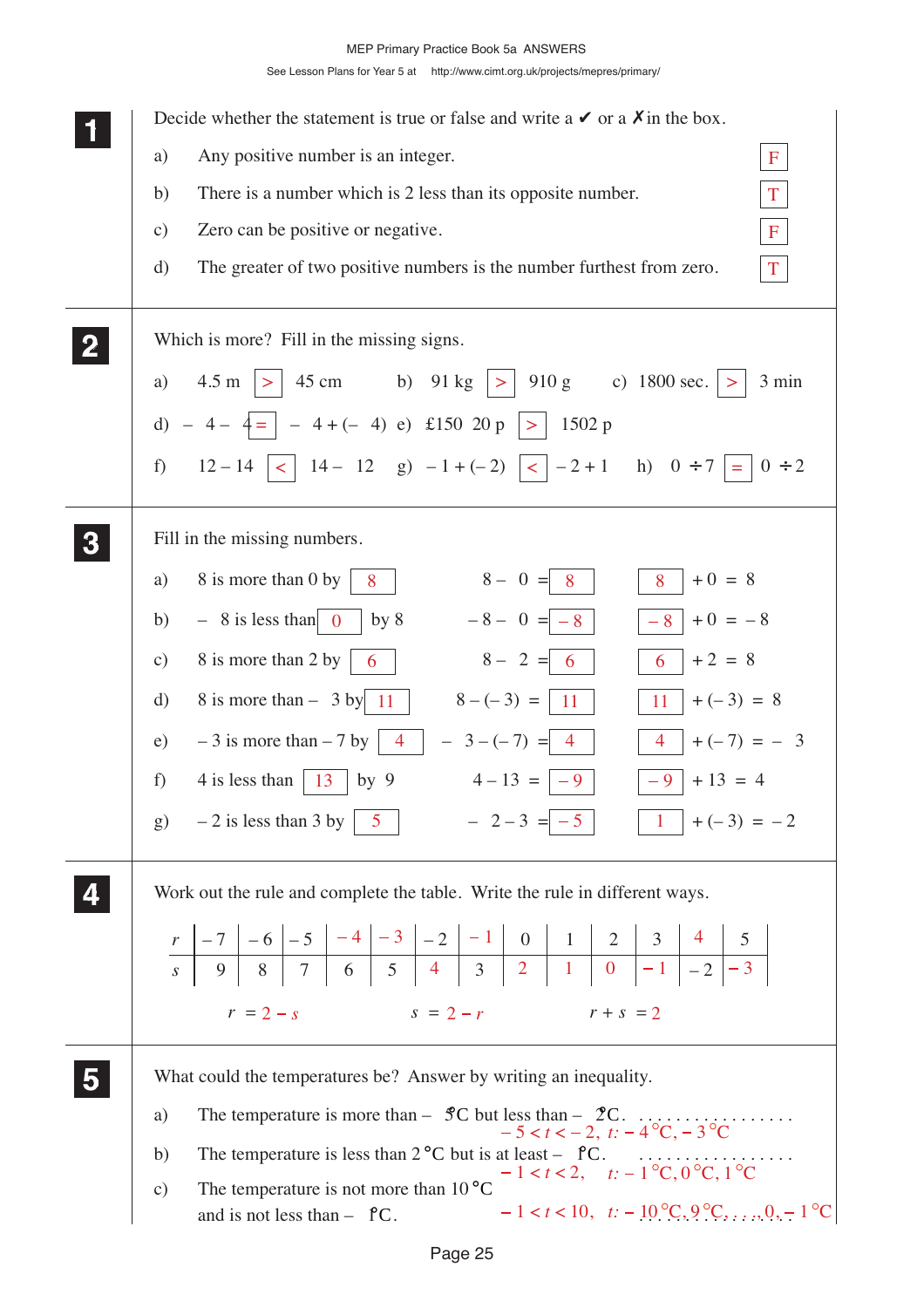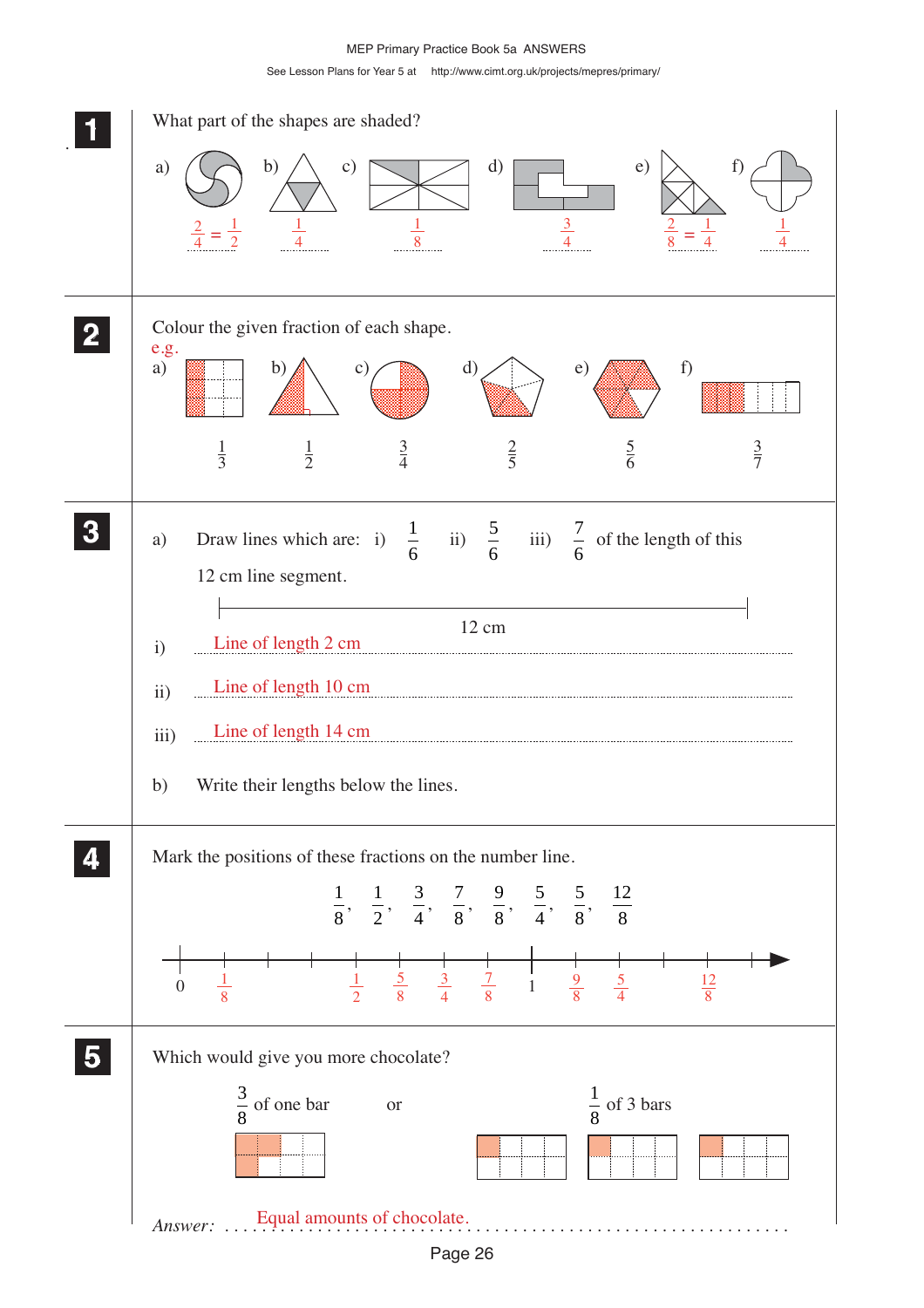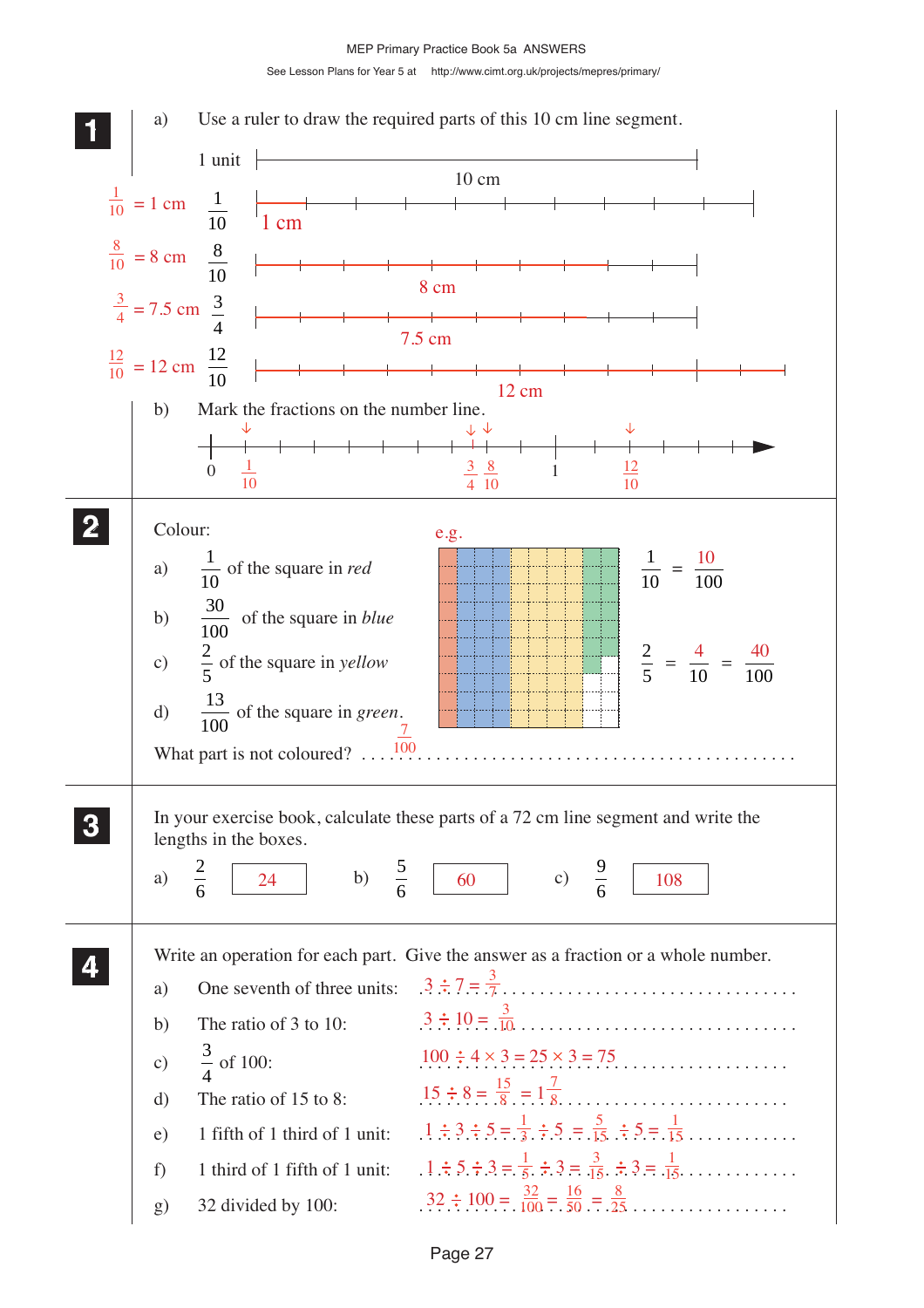Write the decimal numbers in the place-value table, then write the numbers as the sum of a whole number and a fraction.

**1 11**

**2 22 22**

**3 33 33**

 $(i$ 

|               |                            | Th | H              | T            | U            | $\mathbf{t}$   | h              | th |                           |                           |                                                                                   |
|---------------|----------------------------|----|----------------|--------------|--------------|----------------|----------------|----|---------------------------|---------------------------|-----------------------------------------------------------------------------------|
| a)            | 16.07                      |    |                | $\mathbf{1}$ | 6            | $\Omega$       | $\overline{7}$ |    |                           |                           | $16 + \frac{7}{100} = 16 \frac{7}{100}$                                           |
| b)            | 518.26                     |    | 5 <sup>5</sup> | $\mathbf{1}$ | 8            | $\overline{2}$ | 6              |    |                           | $518 + \frac{26}{100}$    |                                                                                   |
| $\mathbf{c})$ | 1001.108                   | 1  | $\Omega$       | $\Omega$     | $\mathbf{1}$ | $\mathbf{1}$   | $\mathbf{0}$   | 8  |                           | $1001 + \frac{108}{1000}$ |                                                                                   |
| $\mathbf{d}$  | 0.058                      |    |                |              | $\theta$     | $\overline{0}$ | 5              | 8  | 58<br>1000                |                           |                                                                                   |
|               |                            |    |                |              |              |                |                |    |                           |                           | Write these numbers as decimals. Do necessary calculations in your exercise book. |
|               |                            |    |                |              |              |                |                |    |                           |                           |                                                                                   |
|               |                            |    |                |              |              |                |                |    |                           |                           |                                                                                   |
|               | a) $\frac{35}{10} = 3.5$   |    |                |              |              |                |                |    | b) $\frac{7}{100} = 0.07$ |                           | c) $\frac{1003}{100} = 10.03$                                                     |
| d)            | $\frac{1003}{10} = 100.3$  |    |                |              |              |                |                |    |                           |                           | e) $\frac{89}{10} = 8.9$ f) $83 + \frac{7}{10} = 83.7$                            |
|               | g) $\frac{3}{100} = 0.03$  |    |                |              |              |                |                |    |                           |                           | h) $\frac{68}{100} = 0.68$ i) $\frac{527}{100} = 5.27$                            |
|               | j) $1 + \frac{1}{2} = 1.5$ |    |                |              |              |                |                |    |                           |                           | k) $15 + \frac{2}{5} = 15.4$ 1) $\frac{1}{4} = 0.25$                              |

| a) 3.01 = $3\frac{1}{100}$ b) 0.07 = $\frac{7}{100}$                                                                         | c) $103.9 = 3\frac{9}{10}$ d) $0.20 = \frac{1}{5}$ |  |
|------------------------------------------------------------------------------------------------------------------------------|----------------------------------------------------|--|
| e) $20.8 = 20 \frac{4}{5}$ f) $101.101 = 101 \frac{101}{1000}$ g) $30.3 = 30 \frac{3}{10}$ h) $1614.85 = 1614 \frac{17}{20}$ |                                                    |  |

|               | Express these measures as decimals.<br>b) $3 \text{ m } 5 \text{ cm } =$<br>3.05<br>0.01<br>m c) $10 g =$<br>kg<br>0.01<br>$1 \text{ cm} =$<br>${\rm m}$<br>a)<br>2.012<br>201.2<br>e) 58 $\ell$ 18 cl =<br>$2 m 12 mm =$<br>58.18<br>$\ell$<br>$\rm d$<br>$cm =$<br>m<br>28 kg 300 g = $\vert$<br>28.3<br>g) 3 hours 6 minutes $=$<br>kg<br><b>3.1</b><br>f)<br>hours |
|---------------|------------------------------------------------------------------------------------------------------------------------------------------------------------------------------------------------------------------------------------------------------------------------------------------------------------------------------------------------------------------------|
| 5             | Express these amounts as:<br>decimals: i) £2 31 p = £<br>$\mathbf{ii}$<br>$1810 p = £$<br>18.10<br>2.31<br>a)<br>(Not £61.5 as it is usual to write £s using) £61.50 p = £<br>iv) 44 999 $p = f$<br>61.50<br>449.99                                                                                                                                                    |
| (i.e. pence). | i) £18.04 = £<br>18<br>65<br>ii) $6549 p = \pounds$<br>£s and pence:<br>b)<br>49<br>4<br>$\mathbf{p}$<br>p                                                                                                                                                                                                                                                             |

Page 28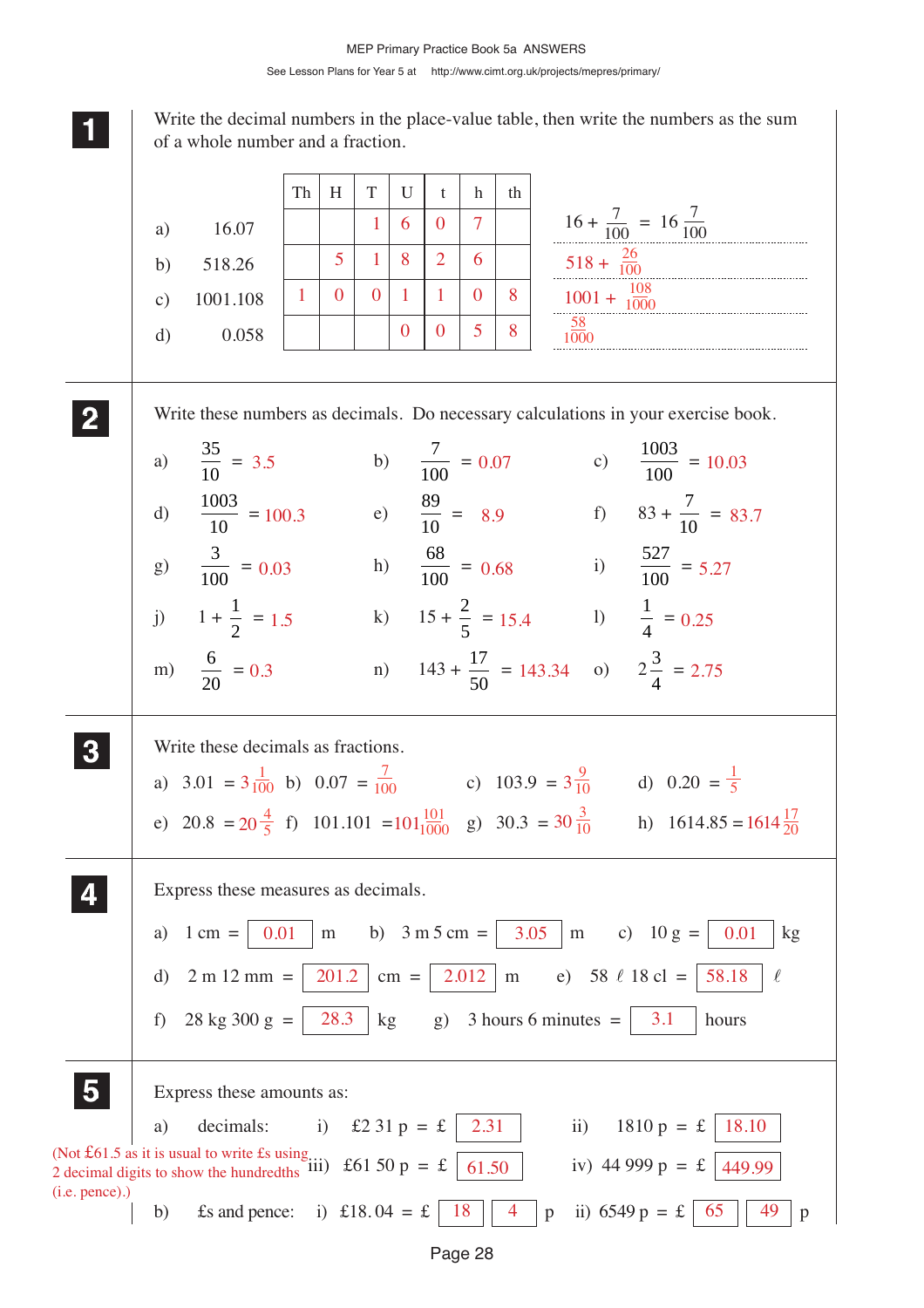MEP Primary Practice Book 5a ANSWERS